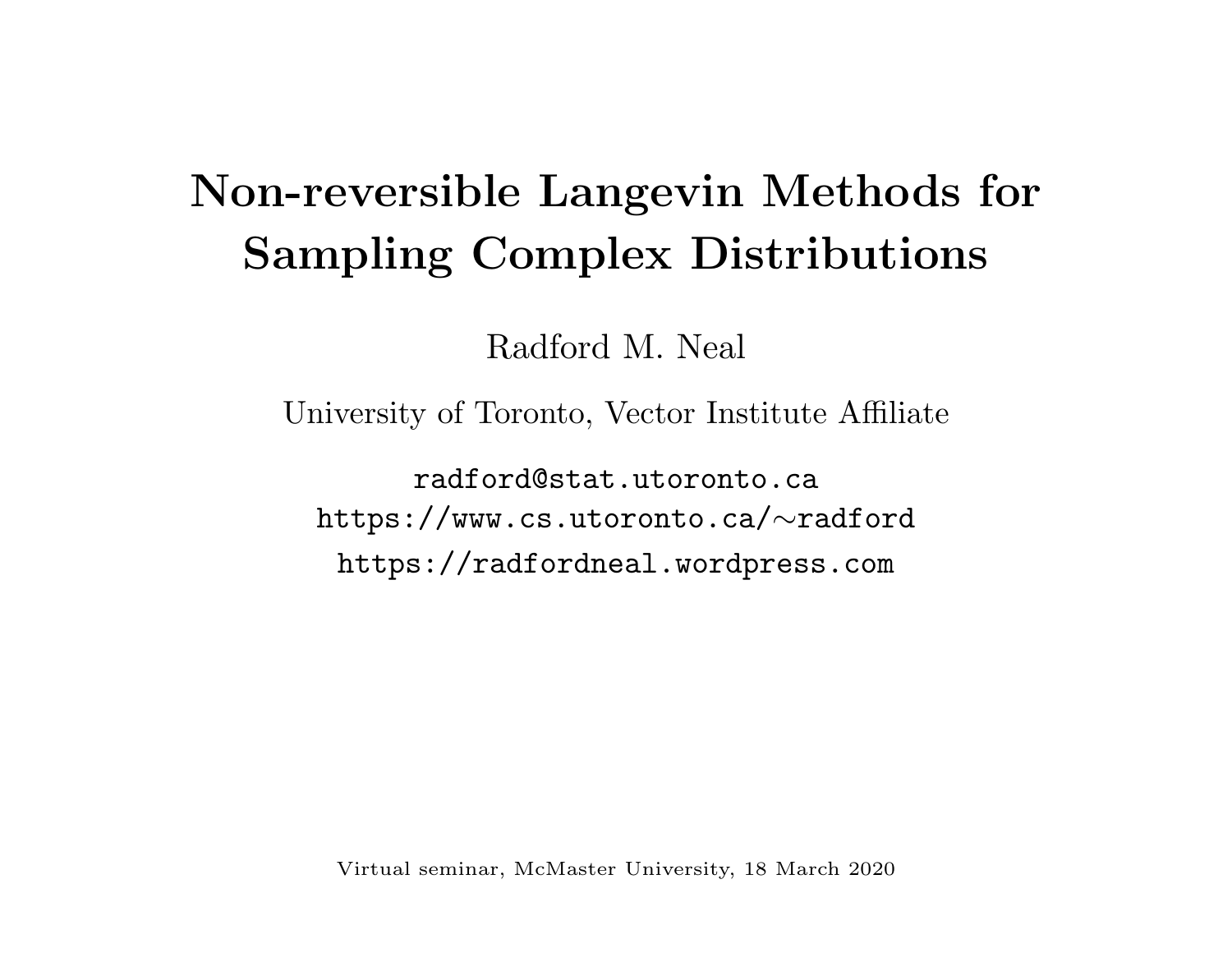The Need to Sample from Complex Distributions

Very complex, high-dimensional probability distributions arise in

- Statistical physics. The "canonical" distribution at a given temperature is the foundation for deriving the properties of physical systems such as liquids and magnetic materials.
- Bayesian statistics. The "posterior" distribution for unknown quantities is the foundation for statistical inference from data using the Bayesian approach.

By averaging over a random sample of points from these complex distributions, one can get *Monte Carlo* estimates of important quantities. For example,

- The volume of some quantity of a fluid at a given temperature and pressure.
- The predictive mean of <sup>a</sup> future observation based on past observations.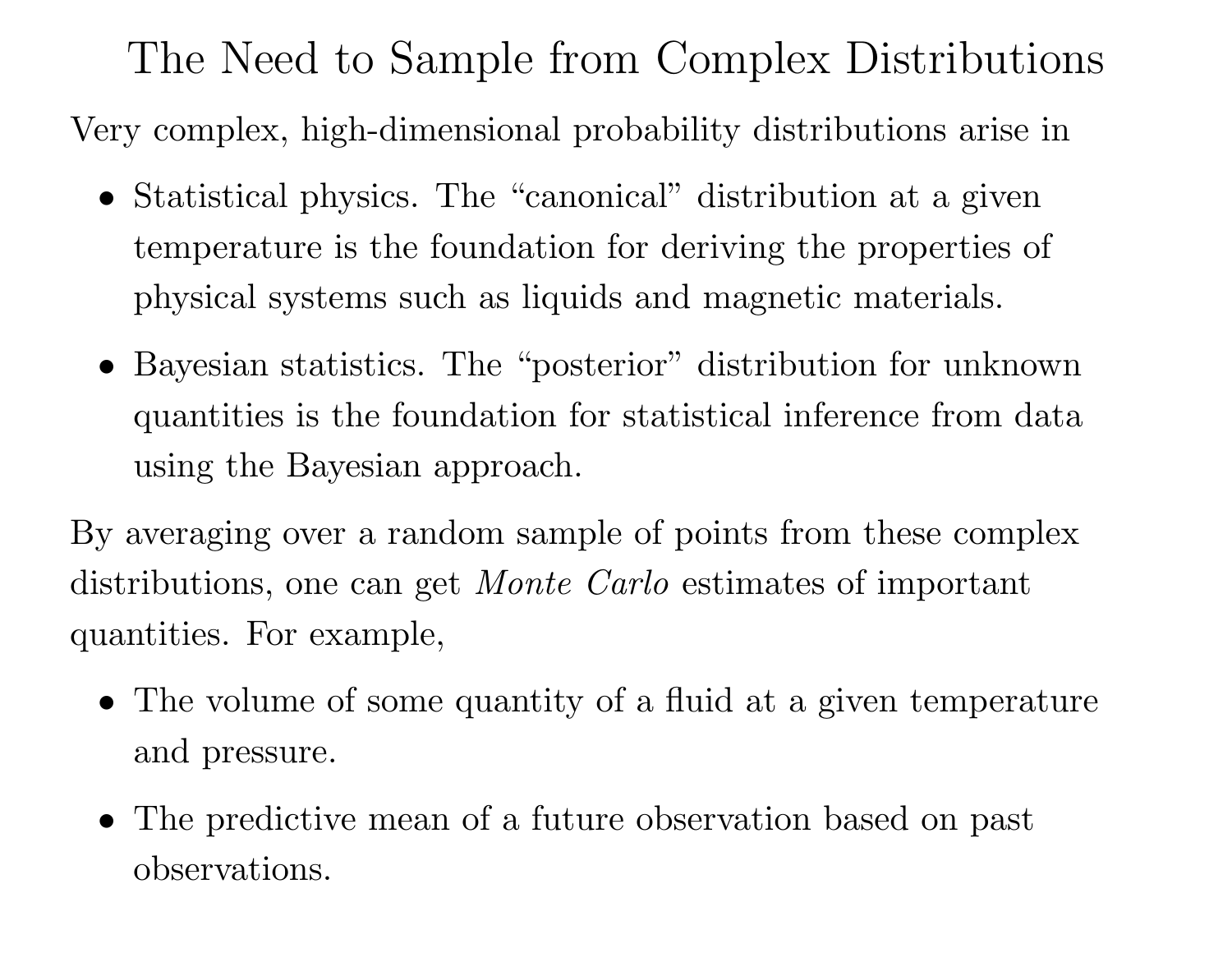# Markov Chain Sampling

Fast and accurate ways have been devised to randomly sample from many standard univariate distributions — binomial, exponential, etc. Multivariate distributions with a simple dependence structure can also be handled — eg, multivariate Gaussians.

**Problem:** There is no fast, general method of directly sampling from <sup>a</sup> high-dimensional distribution for which the joint probability mass or density is some complex function with no special properties.

A general approach: Instead simulate <sup>a</sup> Markov chain that converges to the desired distribution (from any starting point), in the limit of many transitions.

Surprisingly, this is often much easier than finding <sup>a</sup> way to sample directly!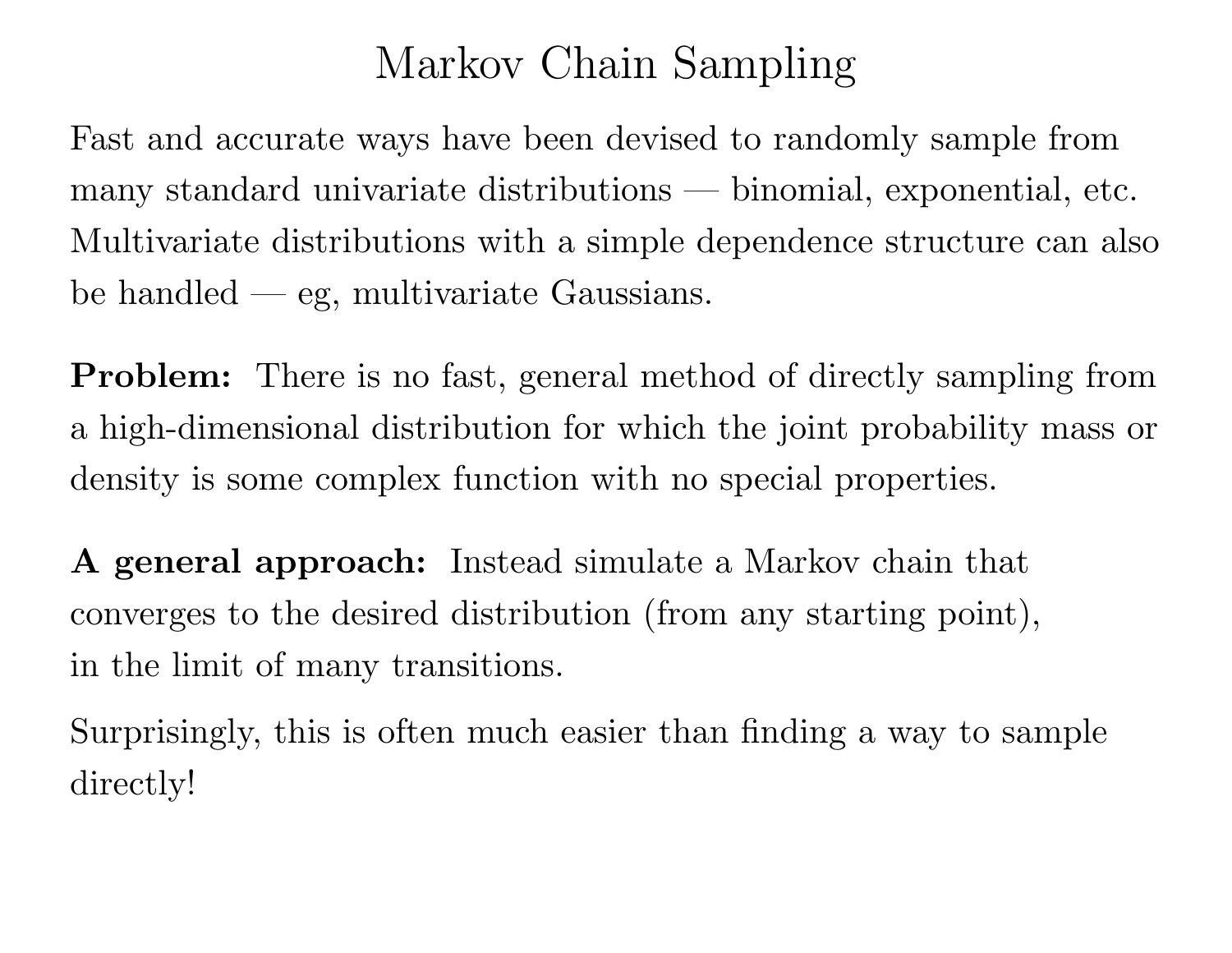#### Invariance and Reversibility

For <sup>a</sup> Markov chain to converge to <sup>a</sup> desired distribution, which has probability density  $\pi(x)$ , it is necessary for it to leave  $\pi$  invariant:

For all x, 
$$
\int \pi(x) T(x'|x) dx = \pi(x')
$$

where  $T(x'|x)$  is probability density for the Markov chain to move to state  $x'$  when it is currently in state  $x$ . (Convergence also requires that the Markov chain not get trapped in some subset of the state space.) Invariance is implied by *reversibility* (also called "detailed balance")

with respect to  $\pi$ :

For all x and x', 
$$
\pi(x) T(x'|x) = \pi(x') T(x|x')
$$

Just integrate both sides over  $x$  to see this.

But reversibility is not *necessary* — non-reversible Markov chains that leave  $\pi$  invariant exist and are useful.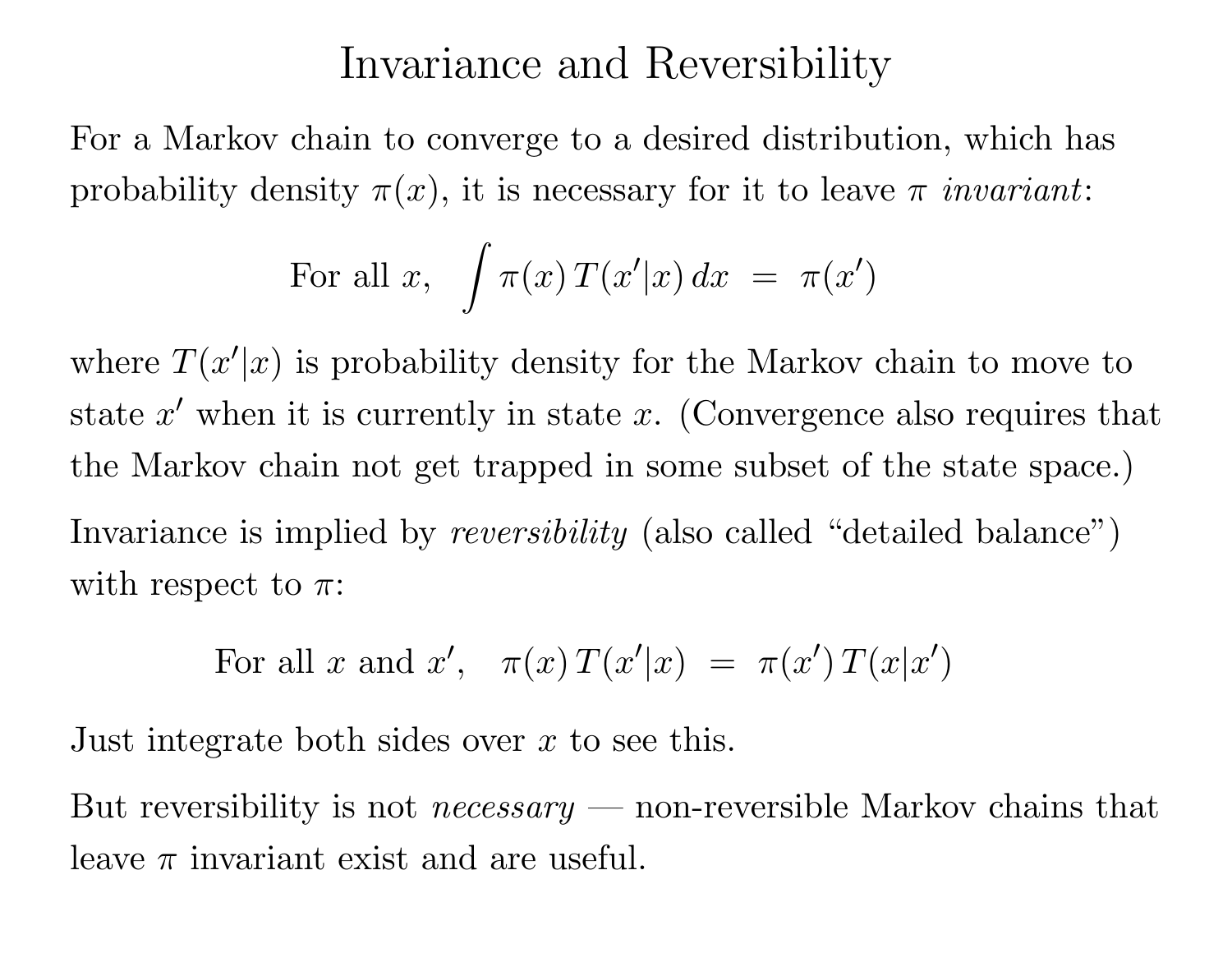#### The Metropolis Algorithm

[Metropolis, Rosenbluth, Rosenbluth, Teller, and Teller, 1953]

A very general way of defining a transition that's reversible for  $\pi$  was devised by Metropolis, et. al. — *propose* a state,  $x^*$ , to move to from  $x$ , and then *accept* or *reject* the proposal based on the ratio  $\pi(x^*)/\pi(x)$ . If we reject the proposal, the new state is the same as the old state. Let  $S(x^*|x)$  be the probability density for proposing to move to  $x^*$ 

when in state x. We require that  $S(x^*|x) = S(x|x^*)$ .

We accept the proposal  $x^*$  with probability  $\min[1, \pi(x^*)/\pi(x)].$ It's easy to show that the resulting transition is reversible with respect to  $\pi$ , and hence leaves  $\pi$  invariant.

**Note:** We only need the ratio  $\pi(x^*)/\pi(x)$ , which we can get even if we can only compute an unnormalized density function.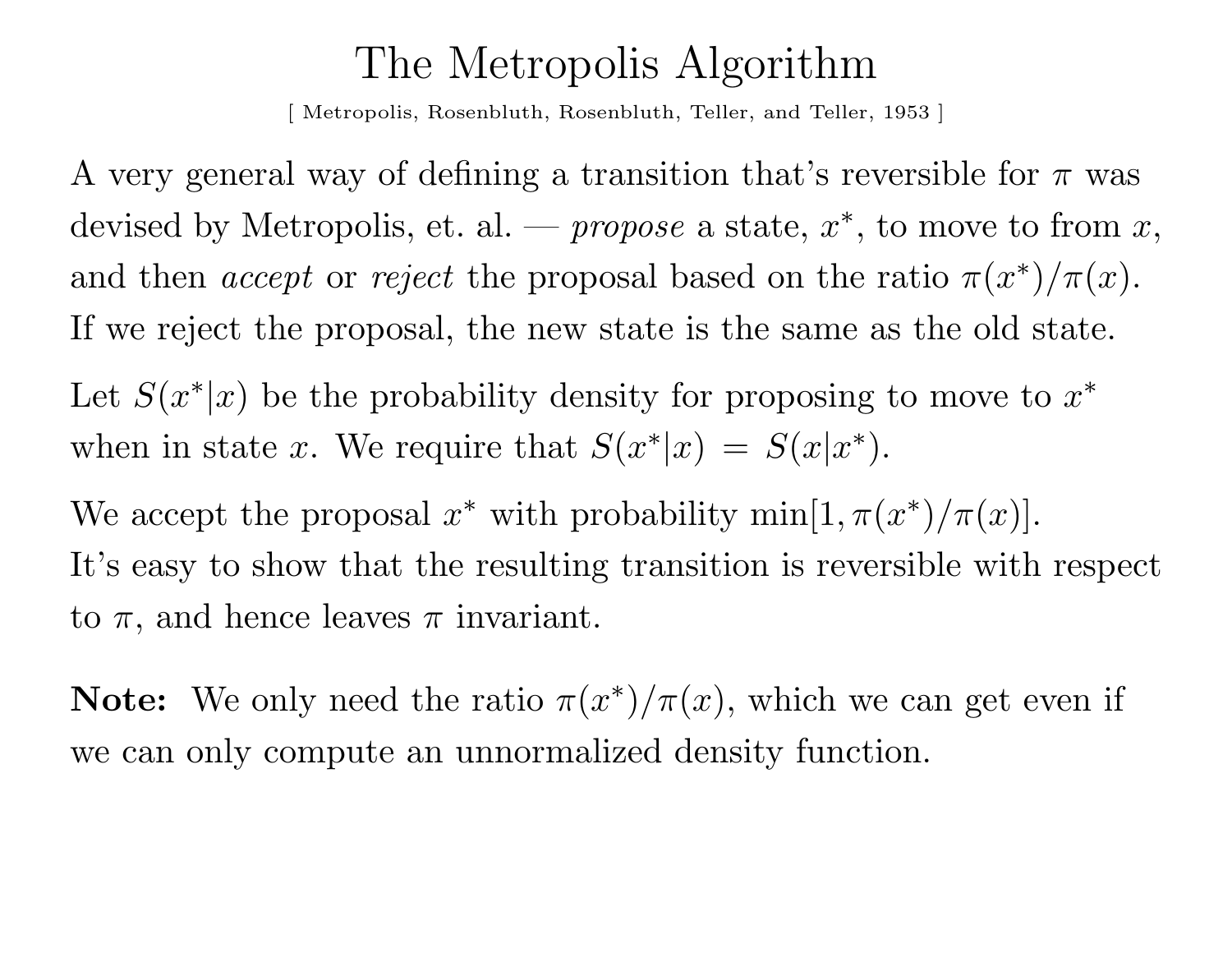### Illustration: Metropolis for Bivariate Gaussian



$$
Var(x_1) = Var(x_2) = 1
$$
  
\n
$$
Cov(x_1, x_2) = 0.99
$$
  
\n
$$
S(x^*|x) = N(x^*; x, 0.3^2 I)
$$
  
\nGreen points are an i.i.d.  
\nsample from  $\pi(x)$ .

Black points show 250 transitions of the Markov chain

Rejection rate (last 90%) is 0.68. Red lines point to rejected proposals

When started from a low-probability point, the chain moves steadily towards the high-probability region. But once there, it wanders about the distribution in a random walk, often doubling back on itself.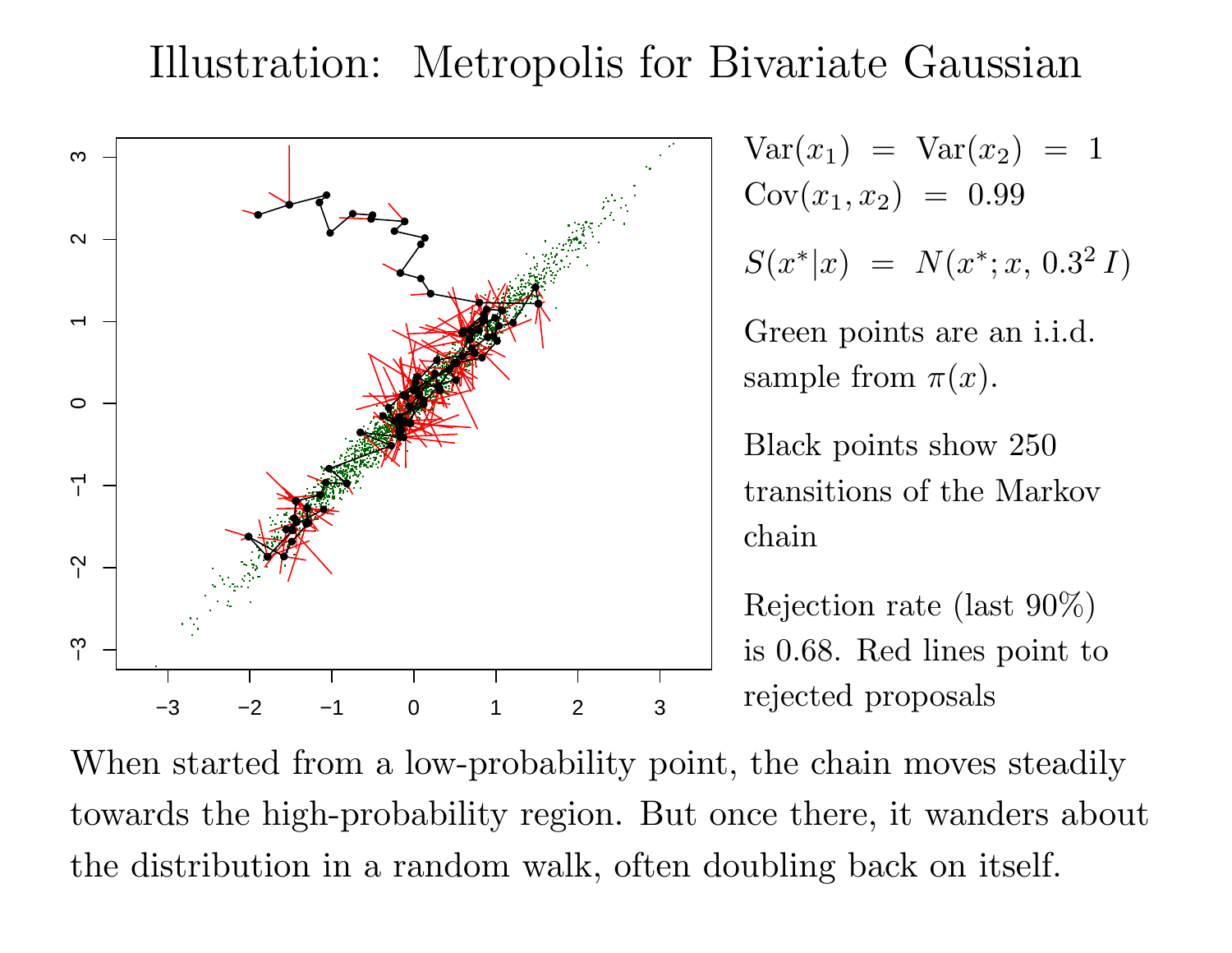### Metropolis for Replicated Bivariate Gaussian



$$
Var(x_i) = 1, i = 1,..., 20
$$
  
\n
$$
Cov(x_{2j-1}, x_{2j}) = 0.99
$$
  
\n
$$
S(x^*|x) = N(x^*; x, 0.07^2 I)
$$
  
\nGreen points are an i.i.d.

sample from  $\pi(x_1, x_2)$ .

Black points show 4500 transitions of the Markov chain

Rejection rate (last 90%) is 0.71. Red lines point to rejected proposals

To get <sup>a</sup> similar rejection rate with 20 dimensions, <sup>a</sup> smaller proposal standard deviation is needed. So the random walk takes smaller steps. About 18 times more transitions are needed to move a similar distance.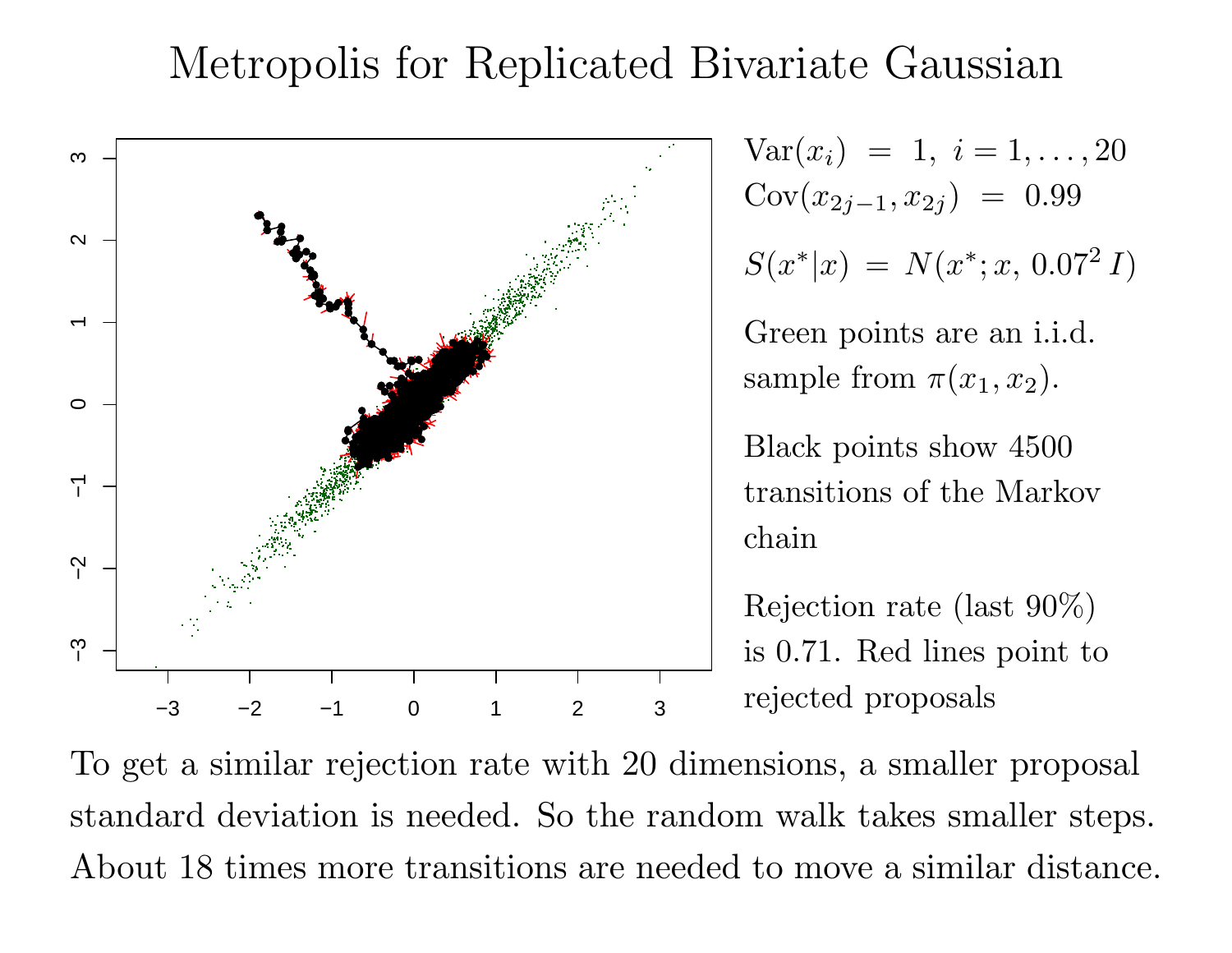# The Inefficiency of Random Walks

Following an initial period of approach to convergence, reversibility implies that Metropolis transitions that each move only <sup>a</sup> small distance will explore high-probability regions via a *random walk*, with no tendency to keep going in the same direction.

This is inefficient.

**A simple example:** Suppose  $x_{t+1}$  $= x_t + n_t$ , where  $n_t$  is a random draw from  $N(0, 1)$ , independently for each t. Then  $x_{t+K}$  is likely to be only about  $\sqrt{K}$  away from  $x_t$  — not about K away, as one might expect if the  $n_t$  all had the same sign.

Enormously faster exploration of the distribution can result from avoiding this inefficiency, by either:

- Using transitions that make big rather than small changes, or
- Not doing a random walk (using non-reversible transitions).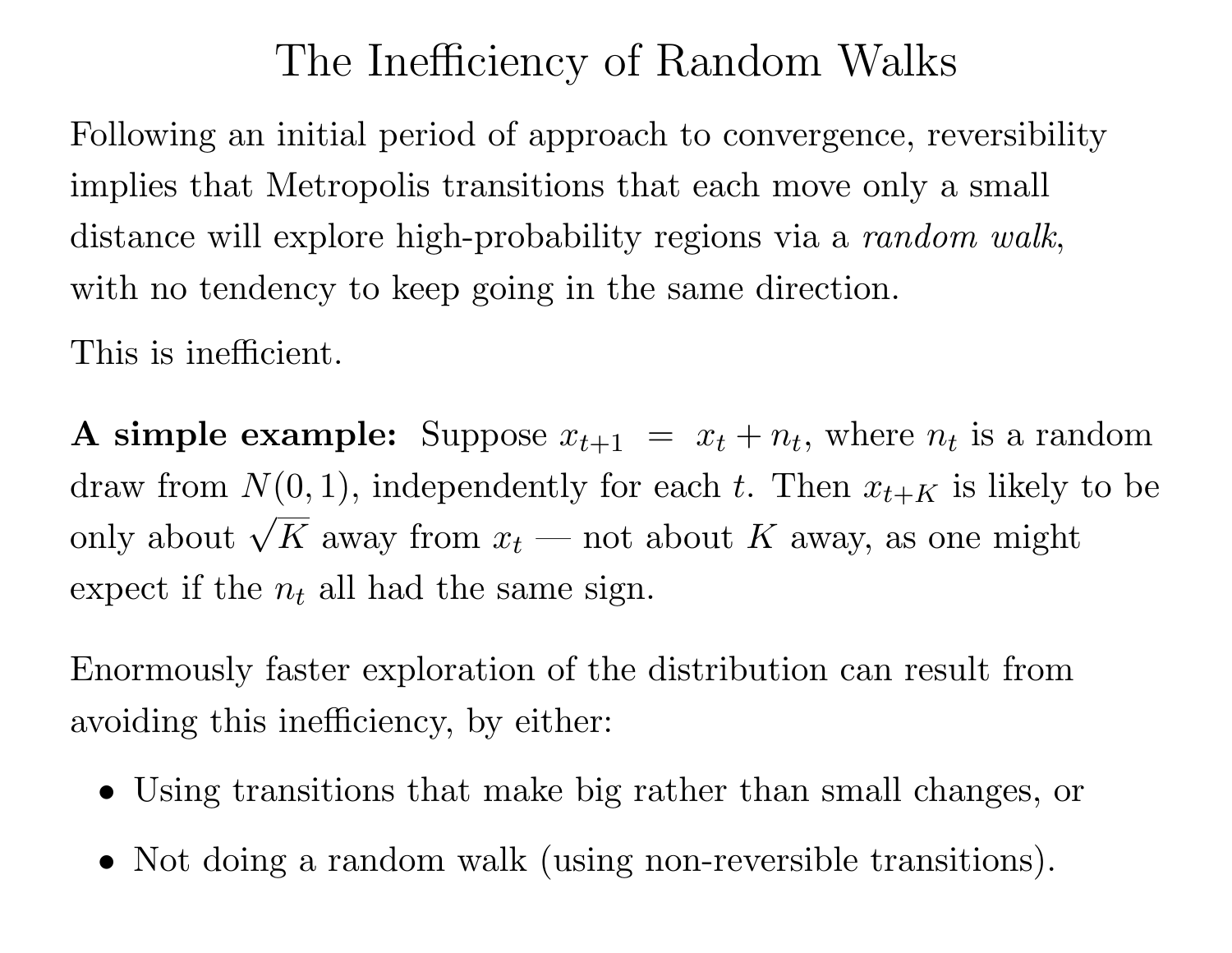### Combining Transitions in Sequence

If we have several Markov transitions,  $T_1, T_2, \ldots, T_k$ , all of which leave the distribution  $\pi$  invariant, then the combined transition that applies each of these  $T_i$  in sequence will also leave  $\pi$  invariant.

But even if  $T_1, T_2, \ldots, T_k$  are all reversible w.r.t.  $\pi$ , the combination will generally not be reversible.

Gibbs Sampling: For a multivariate state,  $x = (x_1, \ldots, x_k)$ , each  $T_i$  might update only component  $x_i$ , replacing it with a random value from its conditional distribution given the other components.

Gibbs sampling is generally not reversible, but the non-reversibility seems to have no important consequences. But in other situations, non-reversible transitions constructed by sequential combinations can be much better than reversible methods.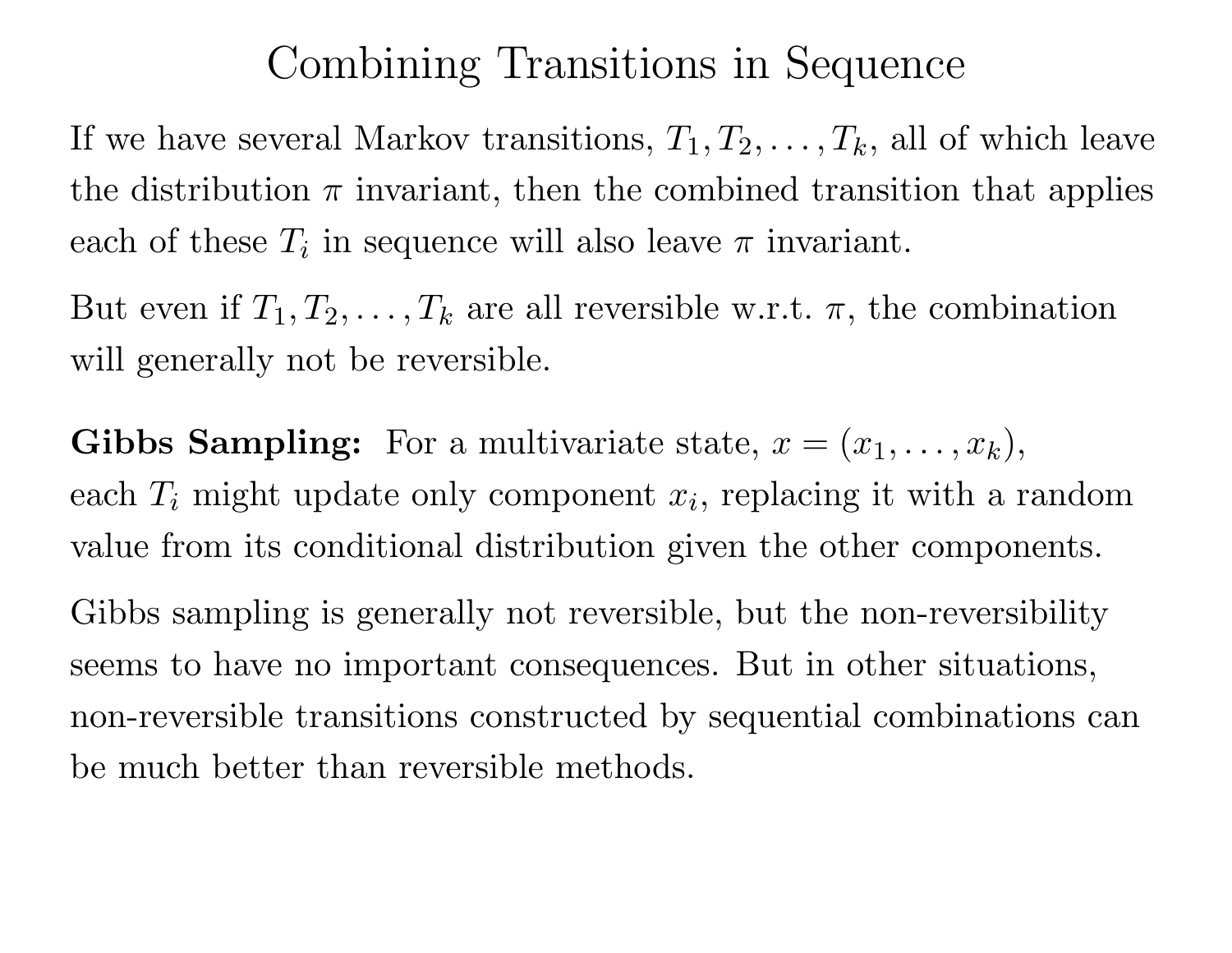# Hamiltonian Monte Carlo (HMC)

[ Duane, Kennedy, Pendleton, and Roweth, <sup>1987</sup> ]

Simple Metropolis proposals (eg, Gaussian) lead to slow exploration via a random walk. Much better is to make distant proposals by simulating Hamiltonian dynamics for some period of fictitious "time". We augment the variable of interest,  $x$ , with a "momentum" variable,  $p$ , of equal dimension, with a Gaussian distribution, independent of  $x$ . An HMC transition has two parts:

- 1) Sample  $p$  from its distribution (eg,  $N(0,I)$ ).
- 2) Do a Metropolis update, with proposa<sup>l</sup> found by simulating Hamiltonian dynamics from  $(x, p)$  for some time  $\tau$  (then negating p so the proposal is symmetrical).

If the dynamical simulation were exact, the proposal would always be accepted — the dynamics preserves the log of the joint density of  $(x, p)$ . In practice, we simulate the dynamics with  $L$  "leapfrog" steps, each for a time  $\epsilon = \tau/L$ . Since these steps are not exact, rejection is possible.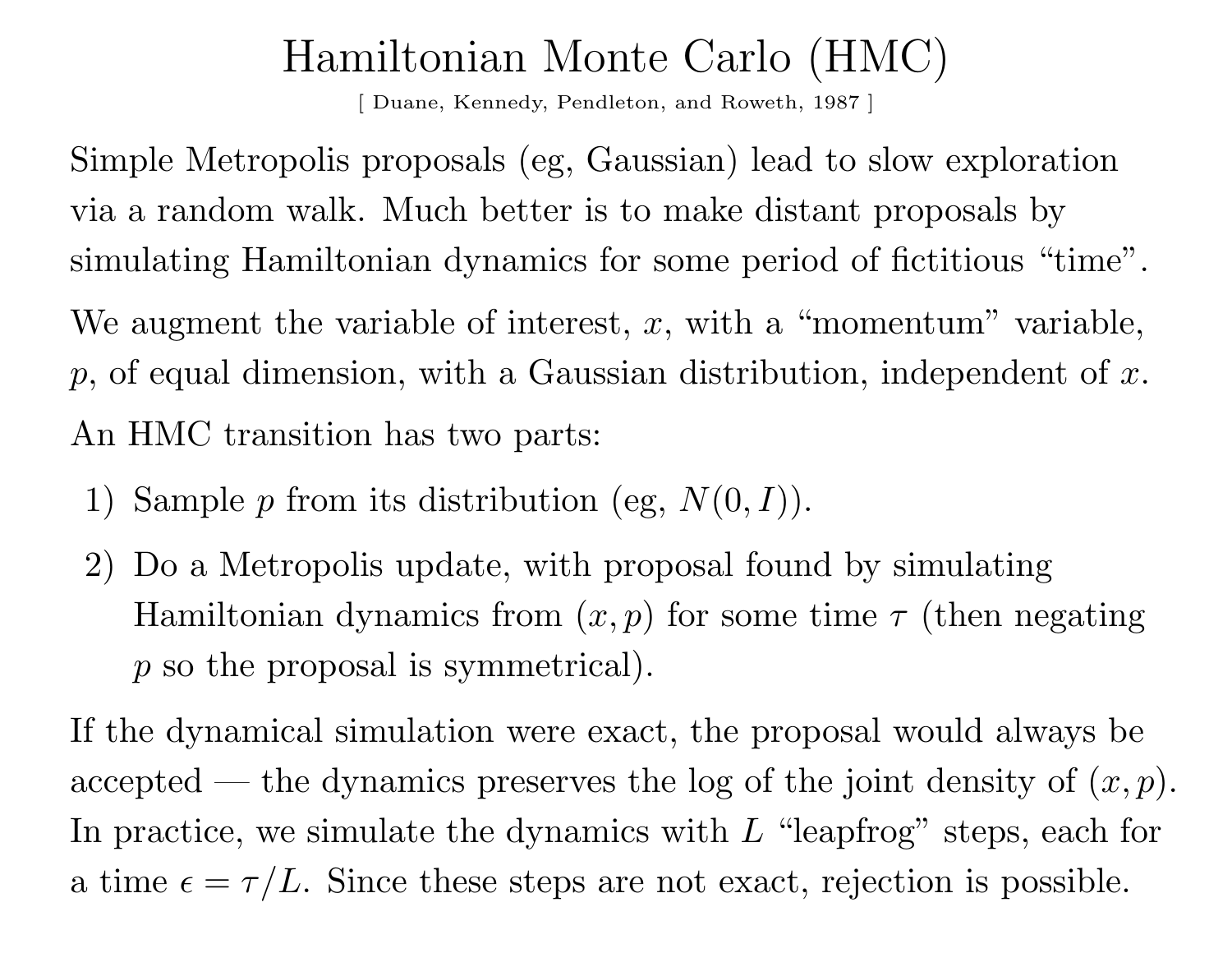#### Illustration: HMC for Bivariate Gaussian



$$
Var(x_1) = Var(x_2) = 1
$$
  
 
$$
Cov(x_1, x_2) = 0.99
$$

$$
\epsilon~=~0.16,~L~=~10
$$

Green points are an i.i.d. sample from  $\pi(x)$ .

Black points show 25 transitions of the Markov chain

Rejection rate (last 90%) is 0.22. Red lines point to rejected proposals

HMC proposals (as found with suitably long trajectories) are often to states distant from the current state. So even though HMC is reversible, random walks are not a problem.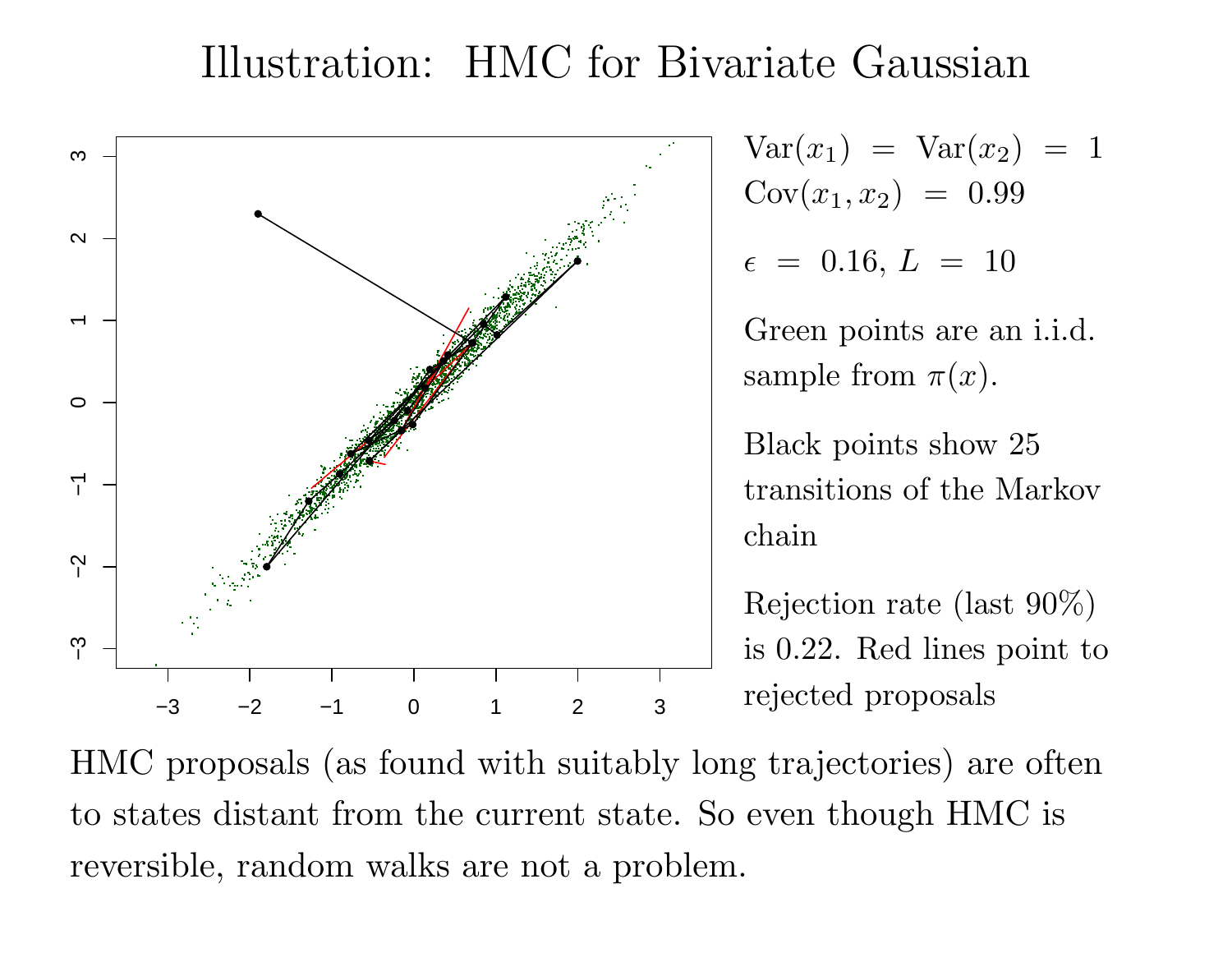### Some HMC Trajectories for the Bivariate Gaussian



The dynamics confines the trajectories to the high-probability region, while keeping them going in the same direction (except turning at an end). But each trajectory has a random initial direction.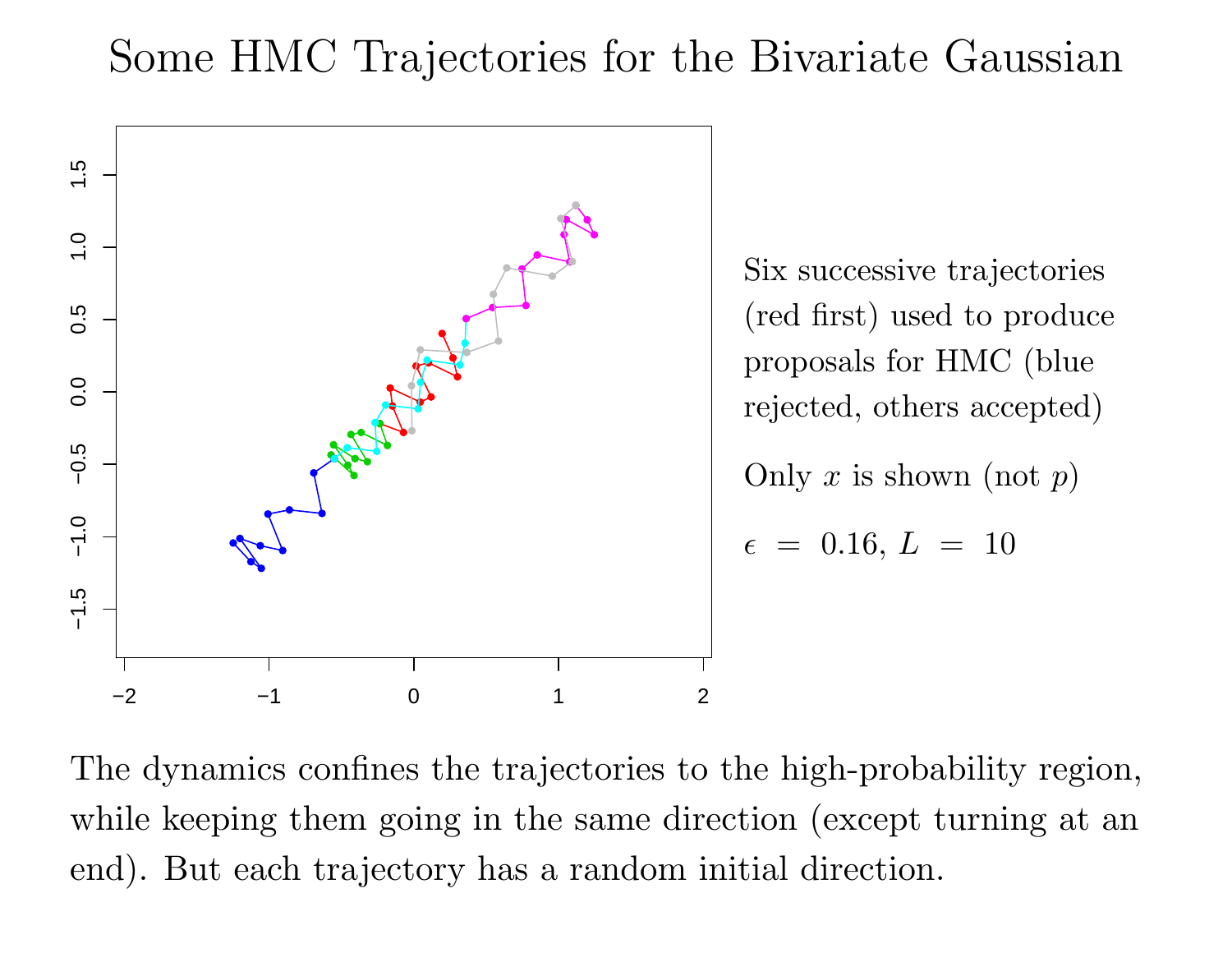### HMC for Replicated Bivariate Gaussian



$$
Var(x_i) = 1, i = 1,..., 20
$$
  
\n
$$
Cov(x_{2j-1}, x_{2j}) = 0.99
$$
  
\n
$$
\epsilon = 0.1, L = 16
$$

Green points are an i.i.d. sample from  $\pi(x)$ .

Black points show 25 transitions of the Markov chain

Rejection rate (last 90%) is 0.22. Red lines point to rejected proposals

With 20 dimensions,  $\epsilon$  needs to be smaller, and so L needs to be larger to compensate. But the scaling of HMC with dimensionality is substantially better than for simple Metropolis methods.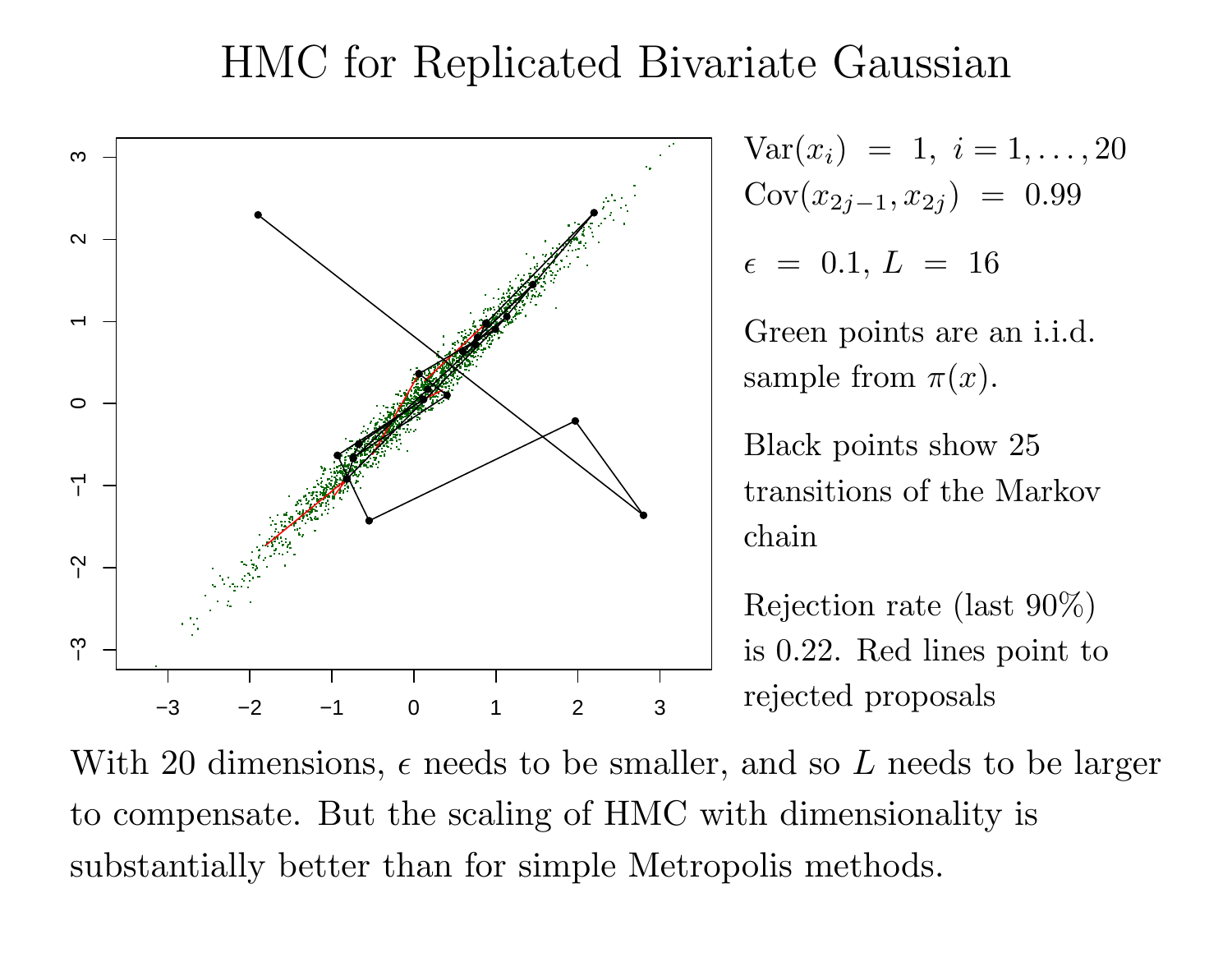#### Langevin Monte Carlo

[ Rossky, Doll, and Friedman, 1978; others later ]

Doing only one leapfrog step in HMC is equivalent to "Langevin" Monte Carlo. A Langevin transition goes as follows:

- Sample  $p$  (of same dimension as  $x$ ) from the  $N(0, I)$  distribution.
- Compute a proposal  $(x^*, p^*)$  with one leapfrog step, as follows:

$$
p^{\circ} = p - (\epsilon/2) \nabla \log \pi(x)
$$
  
\n
$$
x^* = x + \epsilon p^{\circ}
$$
  
\n
$$
p^* = -[p^{\circ} - (\epsilon/2) \nabla \log \pi(x^*)]
$$

• Accept  $(x^*, p^*)$  as the new state with probability

$$
\min[1, \pi(x^*)\phi(p^*) / \pi(x)\phi(p)]
$$

where  $\phi(p)$  is the probability density for the  $N(0,I)$  distribution. If  $(x^*, p^*)$  is not accepted, the new state is the same as the old. Note: we can write  $x^*$  as  $x + (\epsilon)$  $^{2}/2)\nabla\log\pi(x) + \epsilon n, \,\text{with}\,\, n \thicksim N(0, I).$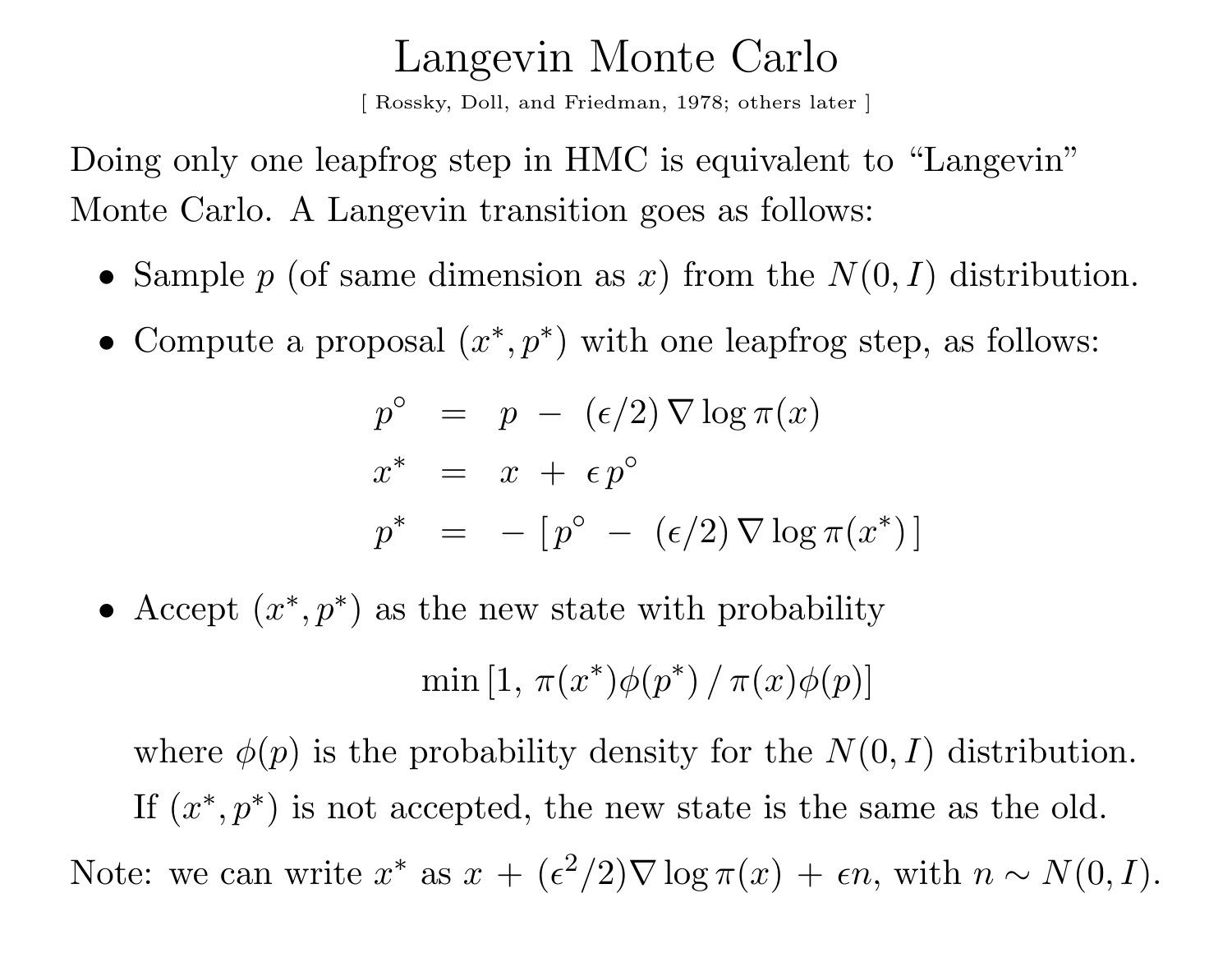### Illustration: Langevin for Bivariate Gaussian



$$
Var(x_1) = Var(x_2) = 1
$$
  
\n $Cov(x_1, x_2) = 0.99$ 

 $\epsilon = 0.17$ .

Green points are an i.i.d. sample from  $\pi(x)$ .

Black points show 250 transitions of the Markov chain

Rejection rate (last 90%) is 0.37. Red lines point to rejected proposals

Langevin benefits from using gradient information, but since it is reversible, and (typically) takes small steps, it still suffers from the inefficiency of a random walk.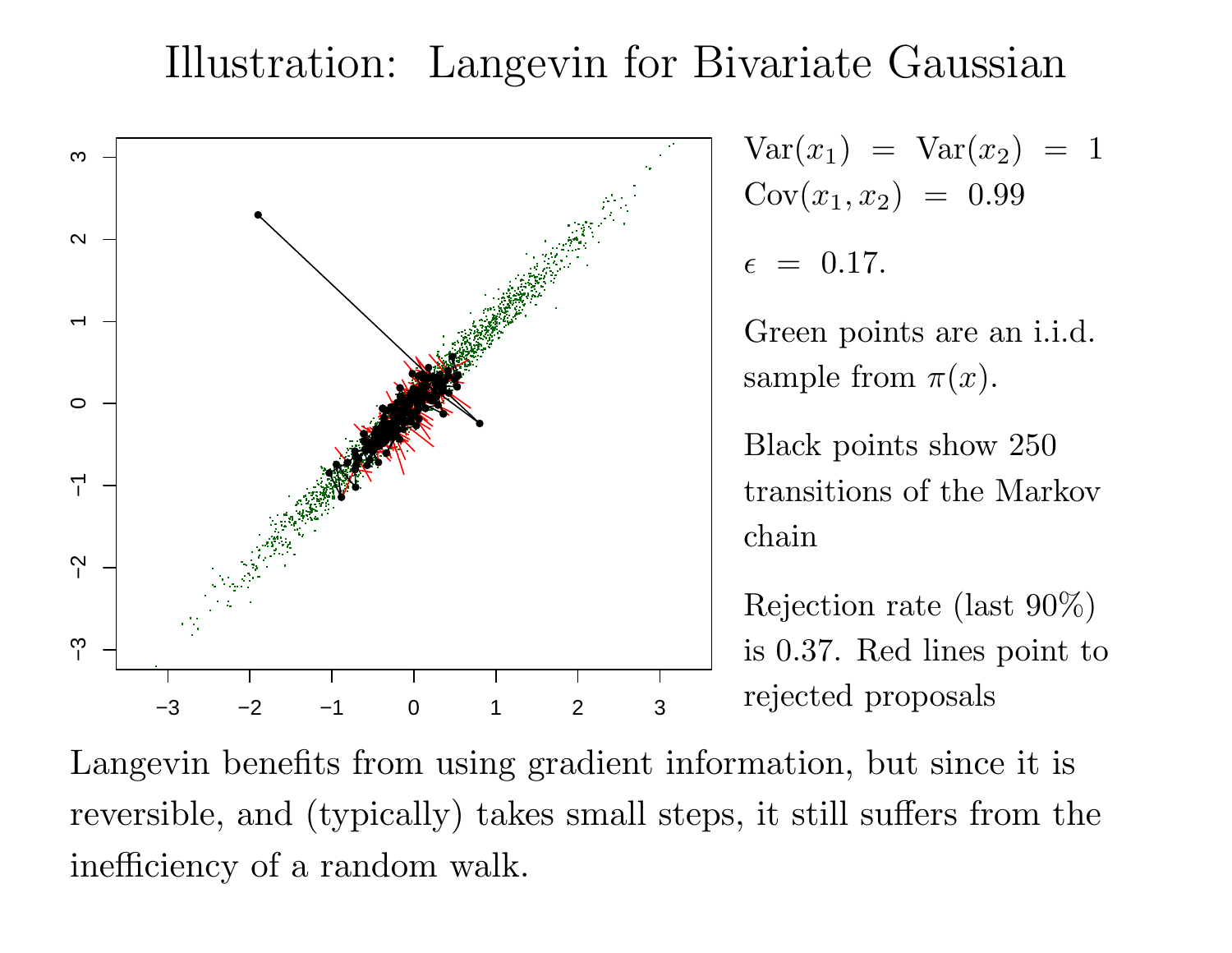#### Langevin for Replicated Bivariate Gaussian



$$
Var(x_i) = 1, i = 1,..., 20
$$
  
\n
$$
Cov(x_{2j-1}, x_{2j}) = 0.99
$$
  
\n
$$
\epsilon = 0.11.
$$

Green points are an i.i.d. sample from  $\pi(x)$ .

Black points show 600 transitions of the Markov chain

Rejection rate (last 90%) is 0.39. Red lines point to rejected proposals

Langevin's scaling with dimensionality is better than for simple Metropolis, but worse than for HMC.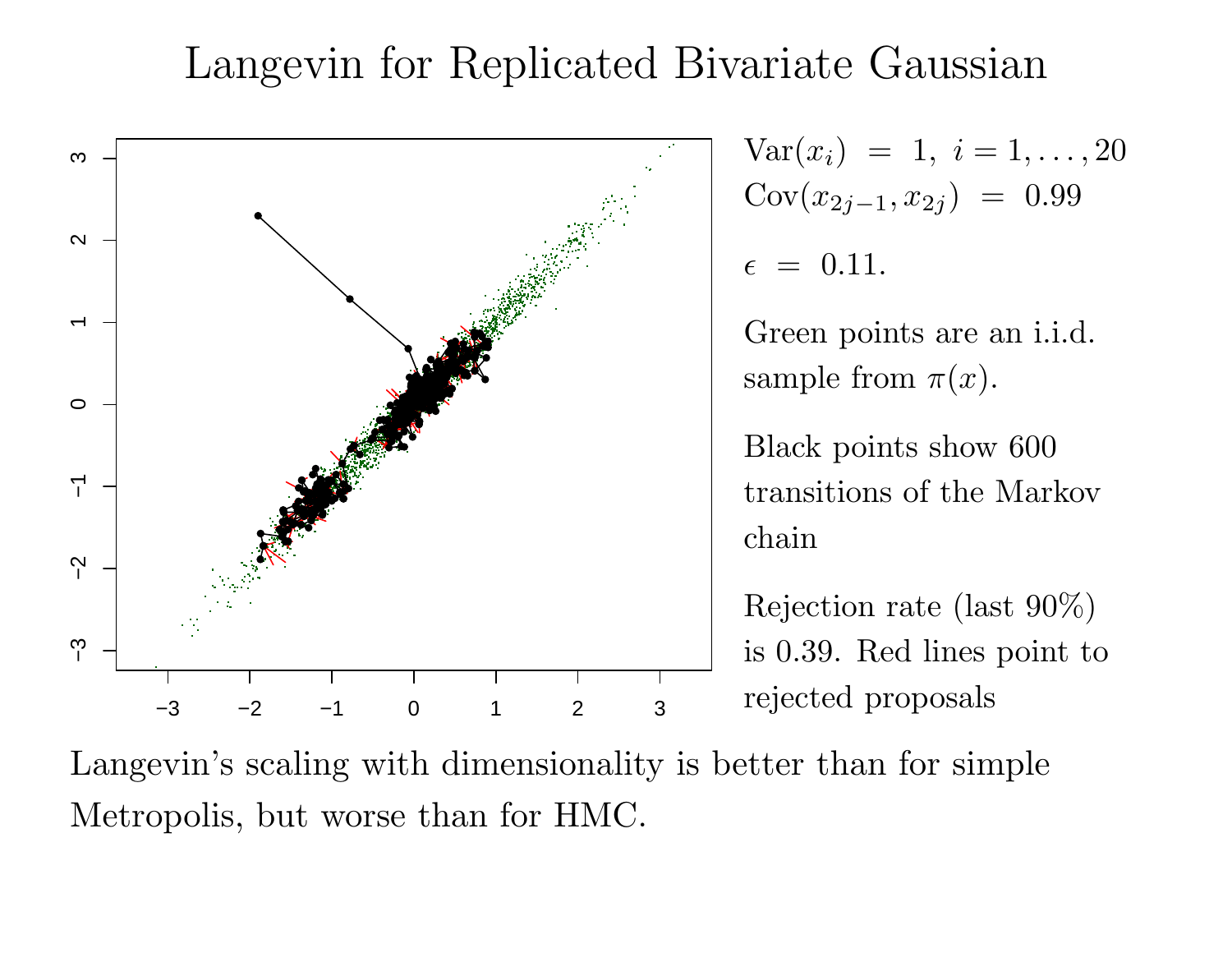#### Langevin Monte Carlo with Persistent Momentum [ Horowitz, <sup>1991</sup> ]

A transition from  $(x, p)$  to the next state has three steps:

- 1) Update p to  $\alpha p + \sqrt{1 \alpha^2} n$ , where  $\alpha$  is slightly less than 1 and  $n$  is a  $N(0, I)$  random variable.
- 2) Propose a new state by doing one leapfrog step from  $(x, p)$  and then negating p. Accept or reject this proposal the usual way.
- $3)$  Negate  $p$ .

All steps leave the desired distribution invariant and are reversible. Their sequential combination leaves the desired distribution invariant but is not reversible.

For  $\alpha$  near 1, Step (1) only slightly changes p. If Step (2) accepts, the negation in the proposa<sup>l</sup> is canceled by the negation in Step (3). But a rejection will reverse  $p$ , and the chain will almost double back on itself.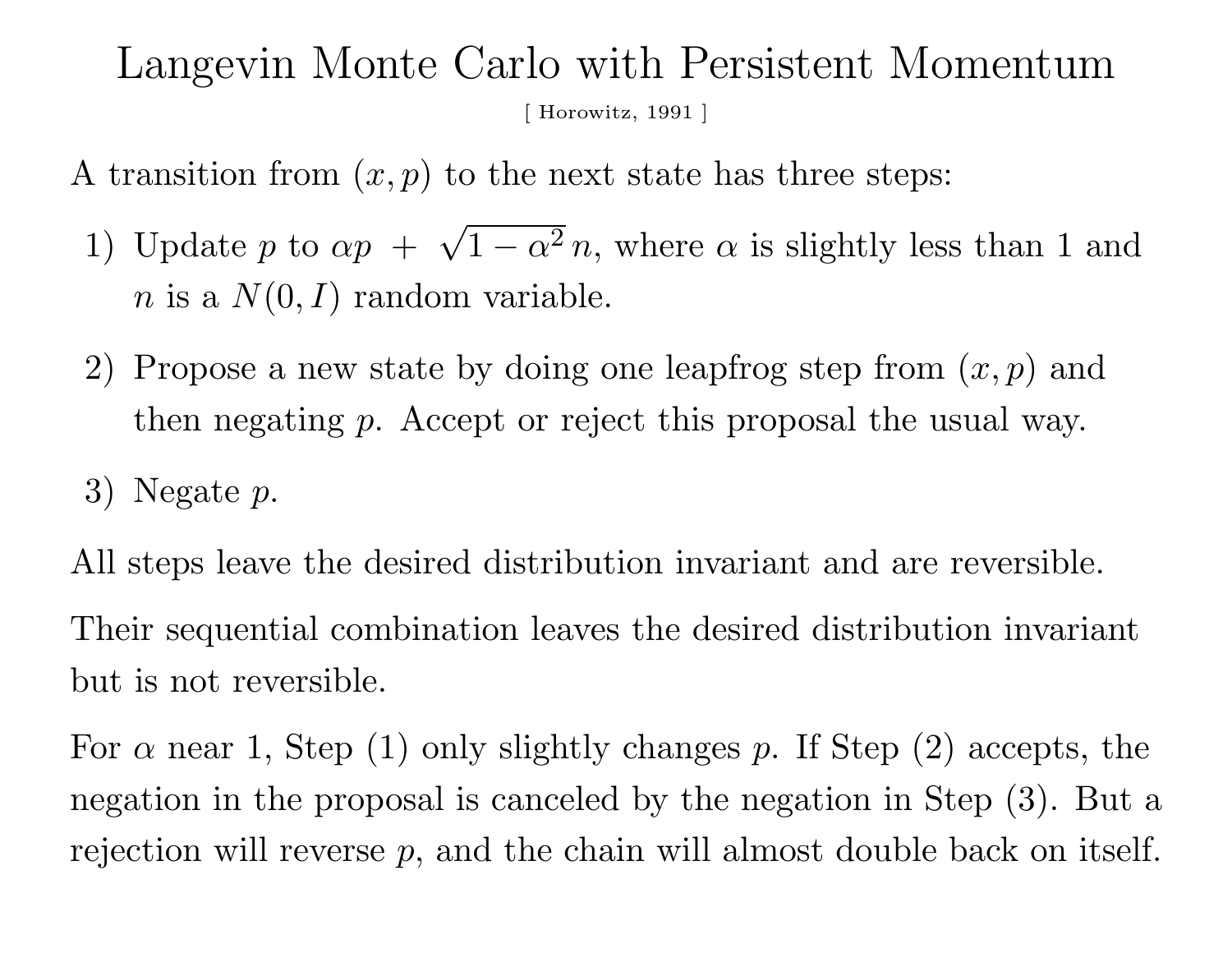### Illustration: Persistent Langevin for Bivariate Gaussian



$$
Var(x_1) = Var(x_2) = 1
$$
  
 
$$
Cov(x_1, x_2) = 0.99
$$

$$
\epsilon~=~0.062,~\alpha~=~0.94
$$

Green points are an i.i.d. sample from  $\pi(x)$ .

Black points show 250 transitions of the Markov chain

Rejection rate (last 90%) is 0.044. Red lines point to rejected proposals

By only slightly changing p each iteration, persistent Langevin can suppress random walk behaviour. Unfortunately, for this to work, the rejection rate must be small (comparable to or less than  $1-\alpha$ ).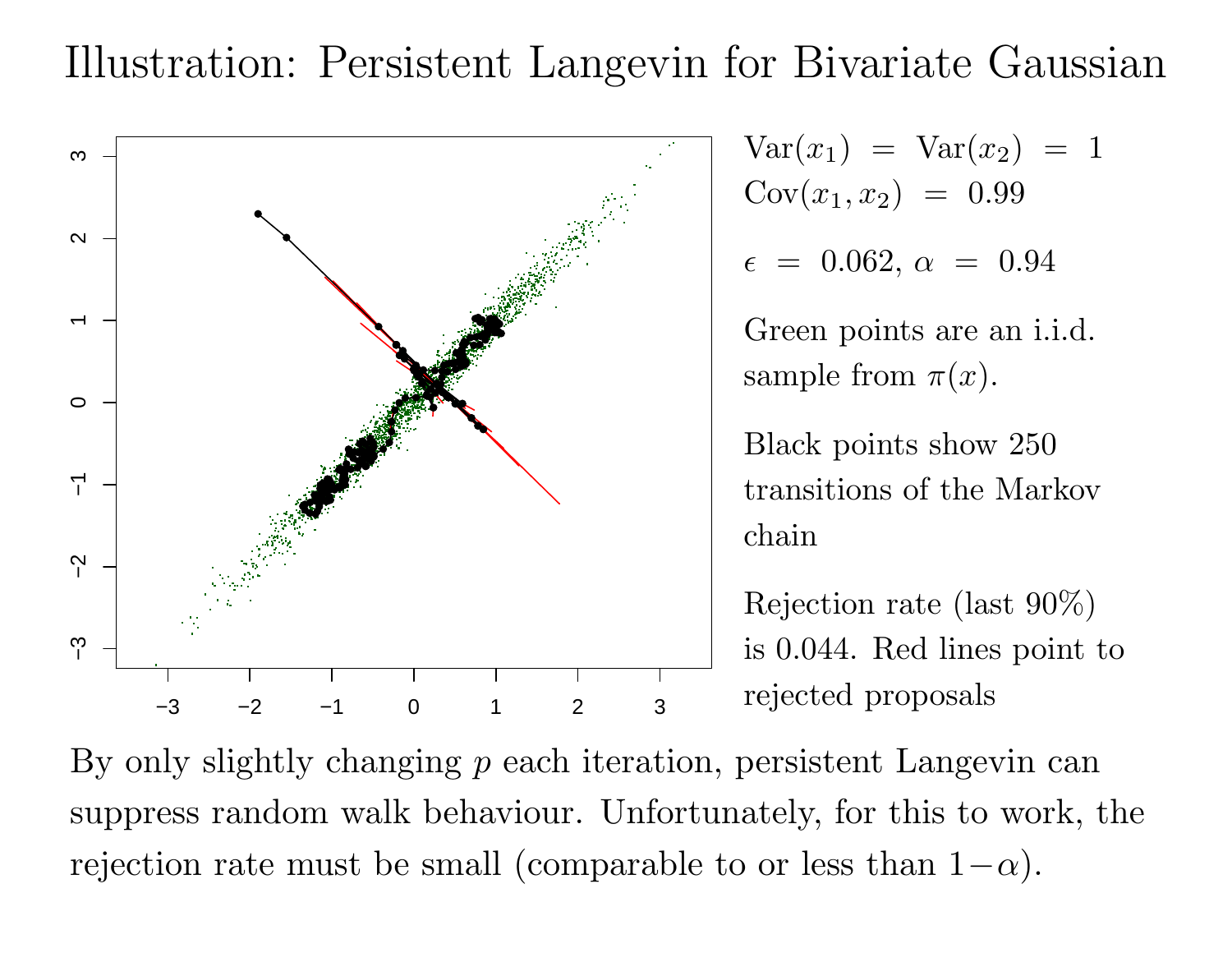### Persistent Langevin for Replicated Bivariate Gaussian



$$
Var(x_i) = 1, i = 1,..., 20
$$
  
 
$$
Cov(x_{2j-1}, x_{2j}) = 0.99
$$

$$
\epsilon~=~0.045,\,\alpha~=~0.95
$$

Green points are an i.i.d. sample from  $\pi(x)$ .

Black points show 345 transitions of the Markov chain

Rejection rate (last 90%) is 0.035. Red lines point to rejected proposals

As dimensionality increases,  $\epsilon$  must be made even smaller in order to keep the rejection rate very small.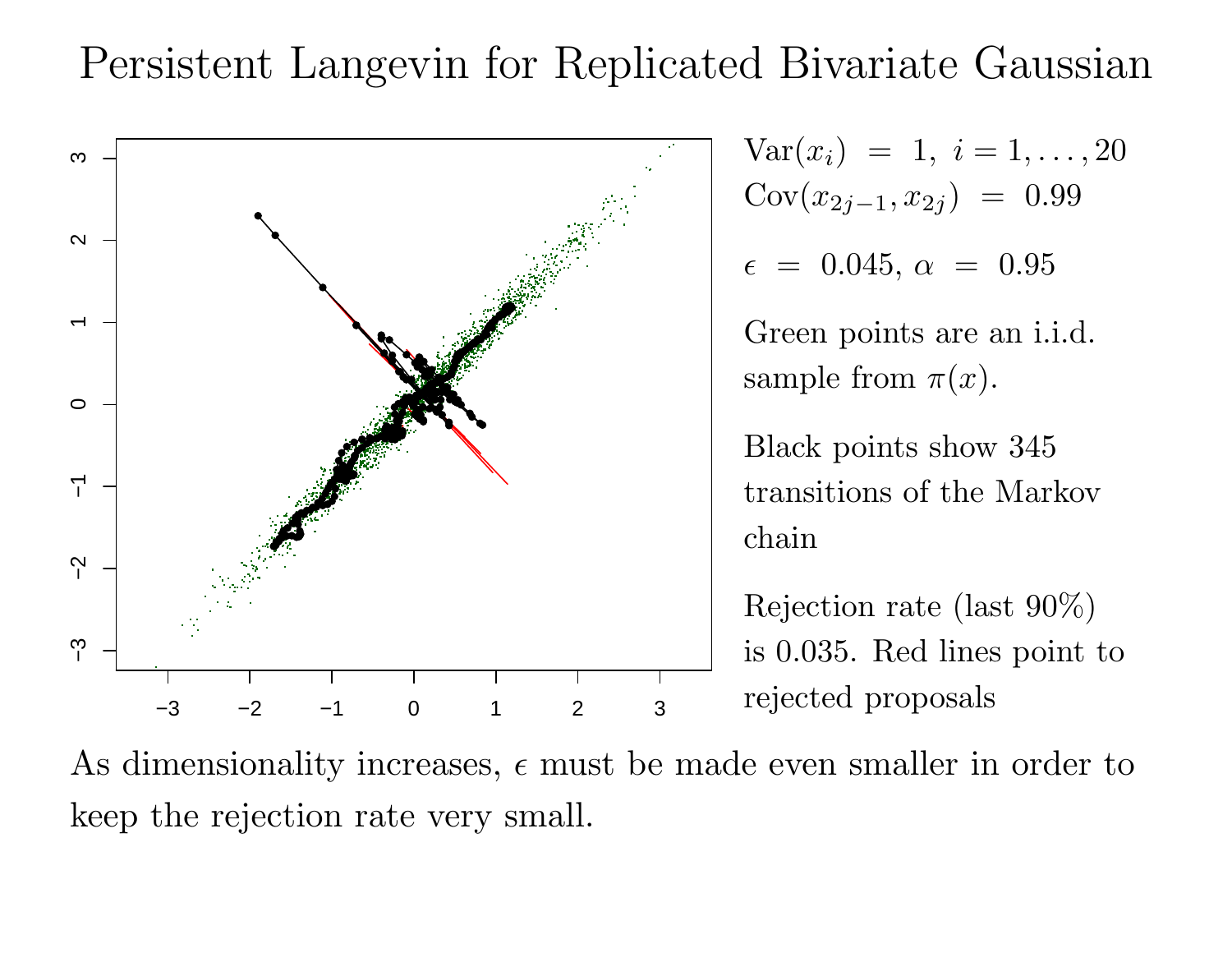Avoiding Reversals  $\Rightarrow$  Inefficient Small Stepsize

Unfortunately, though persistent Langevin can avoid random walks, it does so only *only* if the rejection rate is small. This requires a small  $\epsilon$ , which slows speed of exploration.

So it's not as good as Hamiltonian Monte Carlo, which can use a comparatively large  $\epsilon$  even when the number of leapfrog steps,  $L$ , needs to be quite large in order to avoid random walks.

The new innovation: As well as the non-reversibility from not completely replacing  $p$ , also introduce non-reversibility into the acceptance decision.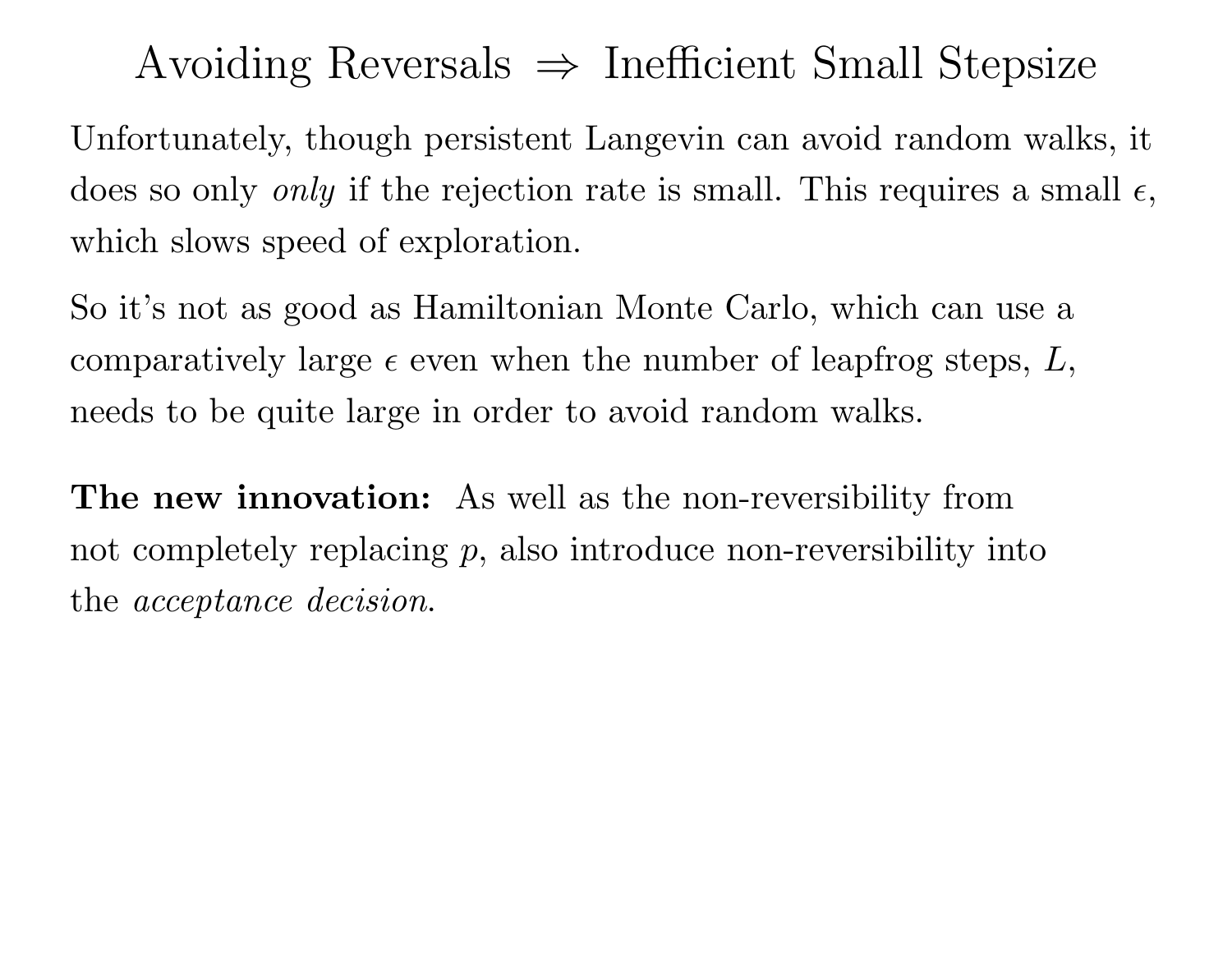### Non-Reversible Form of the Acceptance Decision

To decide on accepting a Metropolis proposal to move from x to  $x^*$ , we can check if  $u < \pi(x^*)/\pi(x)$ , with u a random uniform over [0, 1]. Equivalently, we can check whether  $\pi(x^*) > s$ , where s is a random uniform over  $[0,\pi(x)].$ 

Rather than choosing s randomly, we can make it, or  $u = s/\pi(x)$ , part of the state, and update it in any way that leaves the joint distribution invariant.

One possible update: For some constant  $\delta$ , add/subtract  $\delta s$  to  $s$ , reflecting off the boundaries at 0 and  $\pi(x)$ .

Implementation details: We let  $s = \pi(x)|v|$ , with v having the uniform $(-1,+1)$  distribution. We update v by adding  $\delta$ , and then subtracting 2 if  $v > 1$ . If x changes to x', we make a corresponding change of v to  $v' = v\pi(x)/\pi(x')$ , which keeps s unchanged.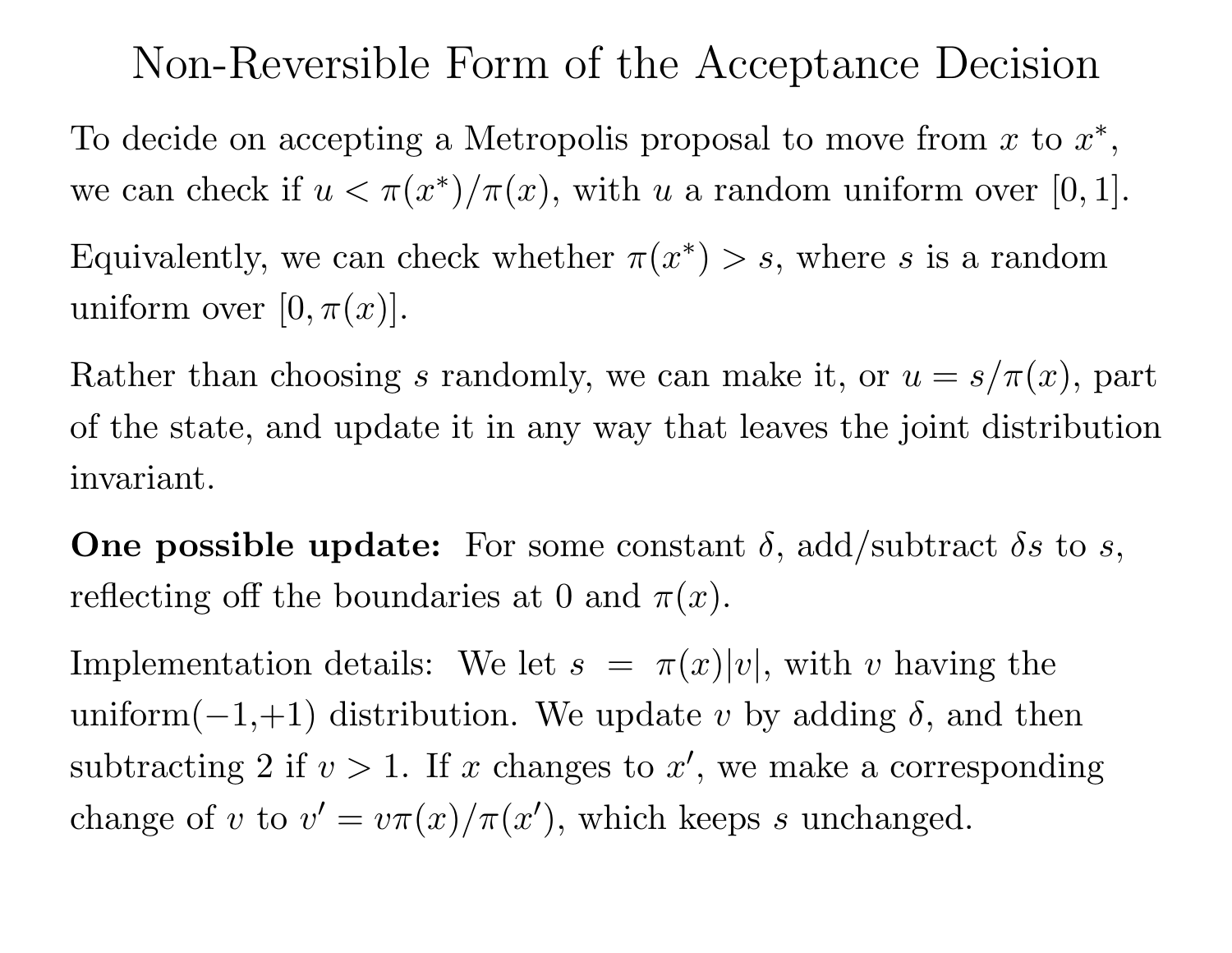# Non-Reversible Acceptance Can Cluster Rejections, Avoid Random Walks at <sup>a</sup> Higher Rejection Rate

If the rejection rate is not high,  $\pi(x^*)/\pi(x)$  will usually be close to one. So u will mostly change as a result of adding  $\delta$  (reflecting off 0 and 1). If  $\delta$  is small, u will be near 0 for a while, then near 1 for a while, etc. Rejections will tend to be *clustered*, and acceptances will be too. (Overall rejection rate will be same as for the standard method.) Clustering of rejections produces less random walk behaviour.

**Compare:** If each accept moves  $d$  in same direction, each reject randomizes direction, then 20K iterations of the following form:

4 accepts, 1 reject, 4 accepts, 1 reject, . . . move on average a distance of  $4d\sqrt{4K} = 8d\sqrt{K}$ . But 20K iterations of the form:

16 accepts, 4 rejects, 16 accepts, 4 rejects, . . . move on average a distance of  $16d\sqrt{K}$ .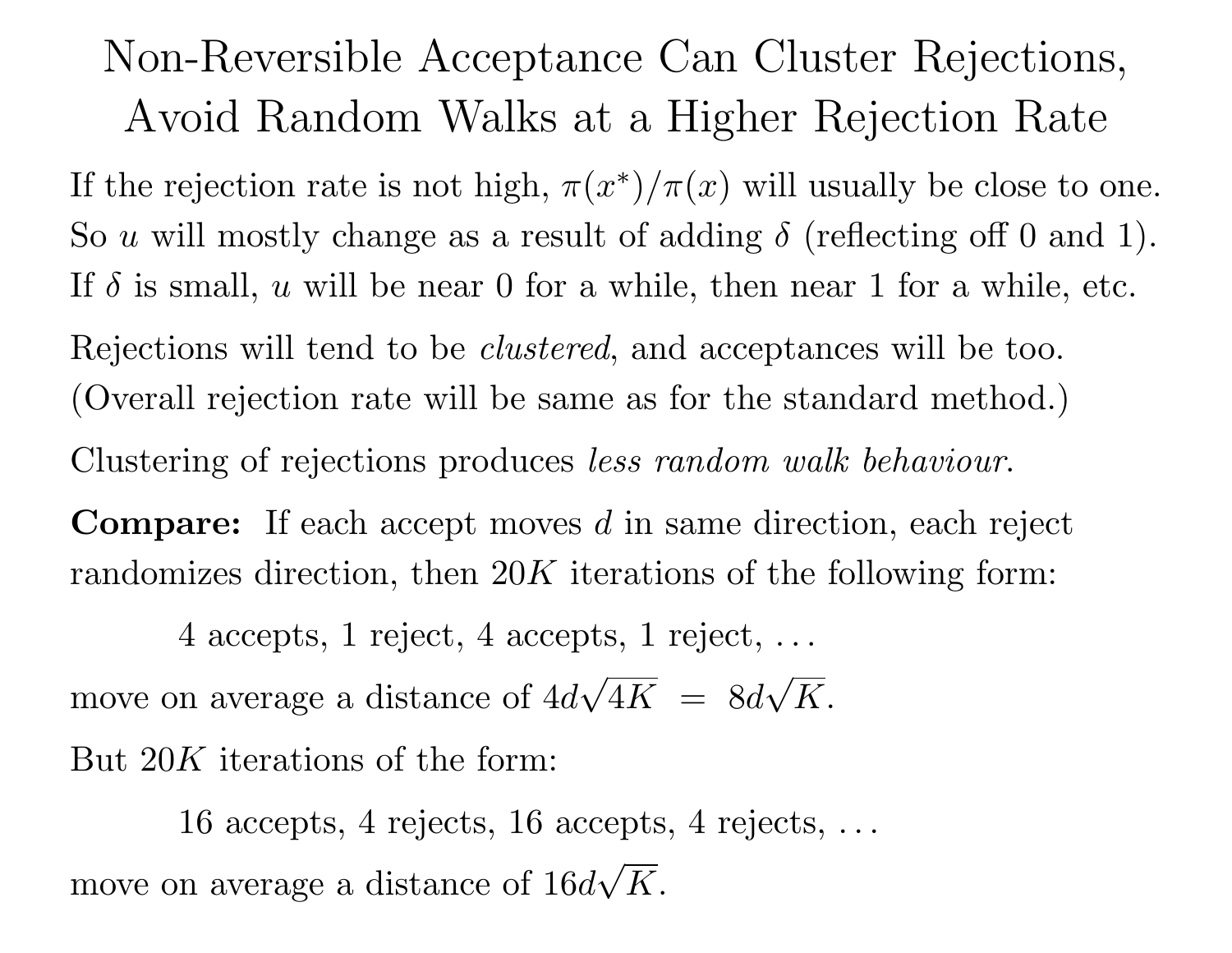# Illustration: Persistent Langevin with Non-Reversible Acceptance for Bivariate Gaussian



 $(x_1) = \text{Var}(x_2) = 1$  $\operatorname{Cov}(x_1, x_2)~=~0.99$ 

 $\epsilon=0.12,\,\alpha=0.92,\,\delta=0.05$ 

Green points are an i.i.d. sample from  $\pi(x)$ .

Black points show 250 transitions of the Markov chain

Rejection rate is 0.13; red lines point to rejected proposals

Compare to standard acceptance, with  $\epsilon = 0.062$  and rejection rate of 0.044. Here, random walks are mostly suppressed despite a rejection rate of 0.13, and the larger  $\epsilon$  of 0.12 leads to more movement.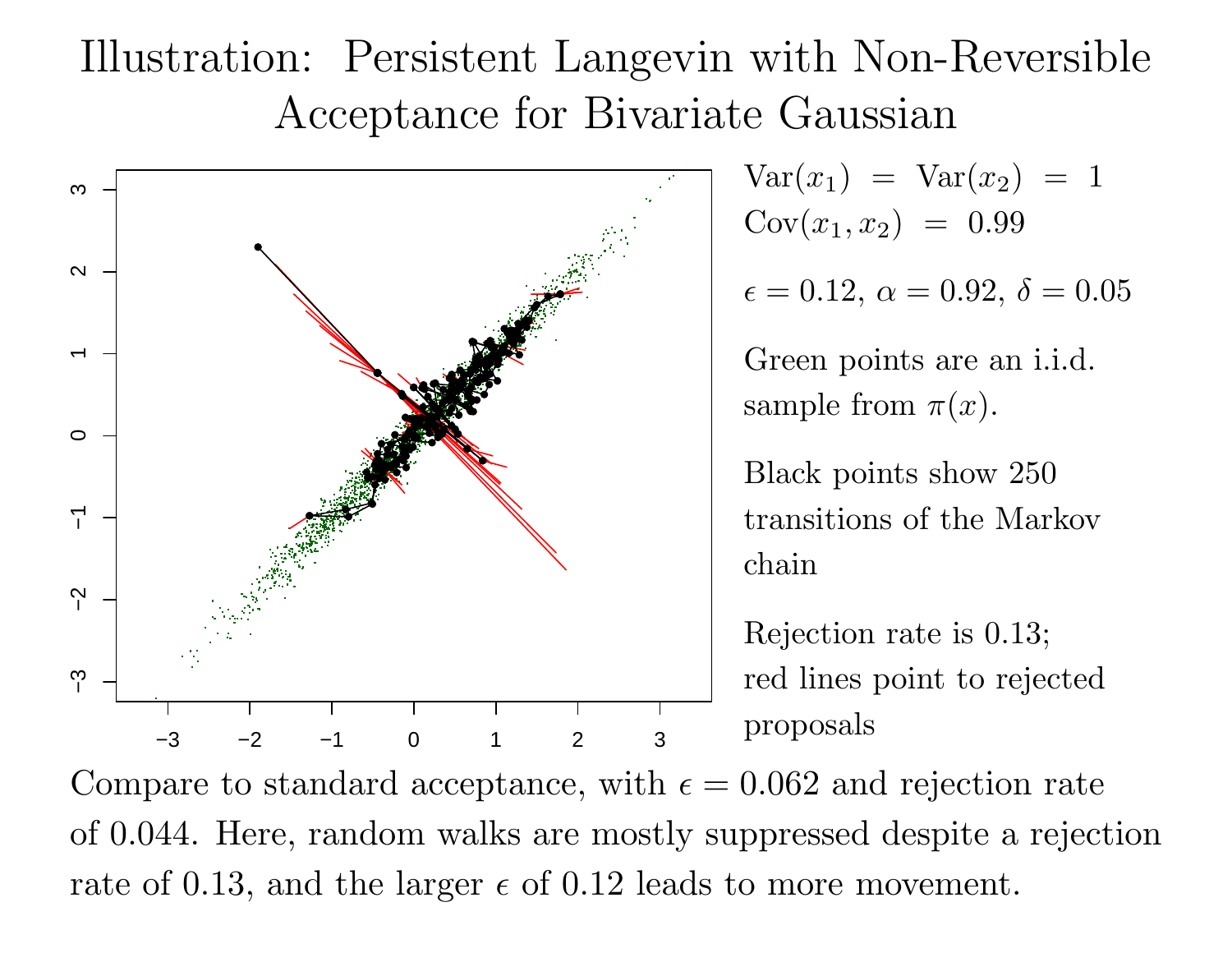# Persistent Langevin with Non-Reversible Acceptance for Replicated Bivariate Gaussian



 $Var(x_i) = 1, i = 1, \ldots, 20$  $\operatorname{Cov}(x_{2j-1}, x_{2j}) \;=\; 0.99$ 

 $\epsilon=0.08,\,\alpha=0.94,\,\delta=0.05$ 

Green points are an i.i.d. sample from  $\pi(x)$ .

Black points show 345 transitions of the Markov chain

Rejection rate is 0.11; red lines point to rejected proposals

A smaller  $\epsilon$  is needed in higher dimensions, then  $\alpha$  needs to be closer to 1 for the same random walk suppression. Choosing  $\delta$  to be roughly  $1-\alpha$  seems about right. Performance here seems comparable to HMC.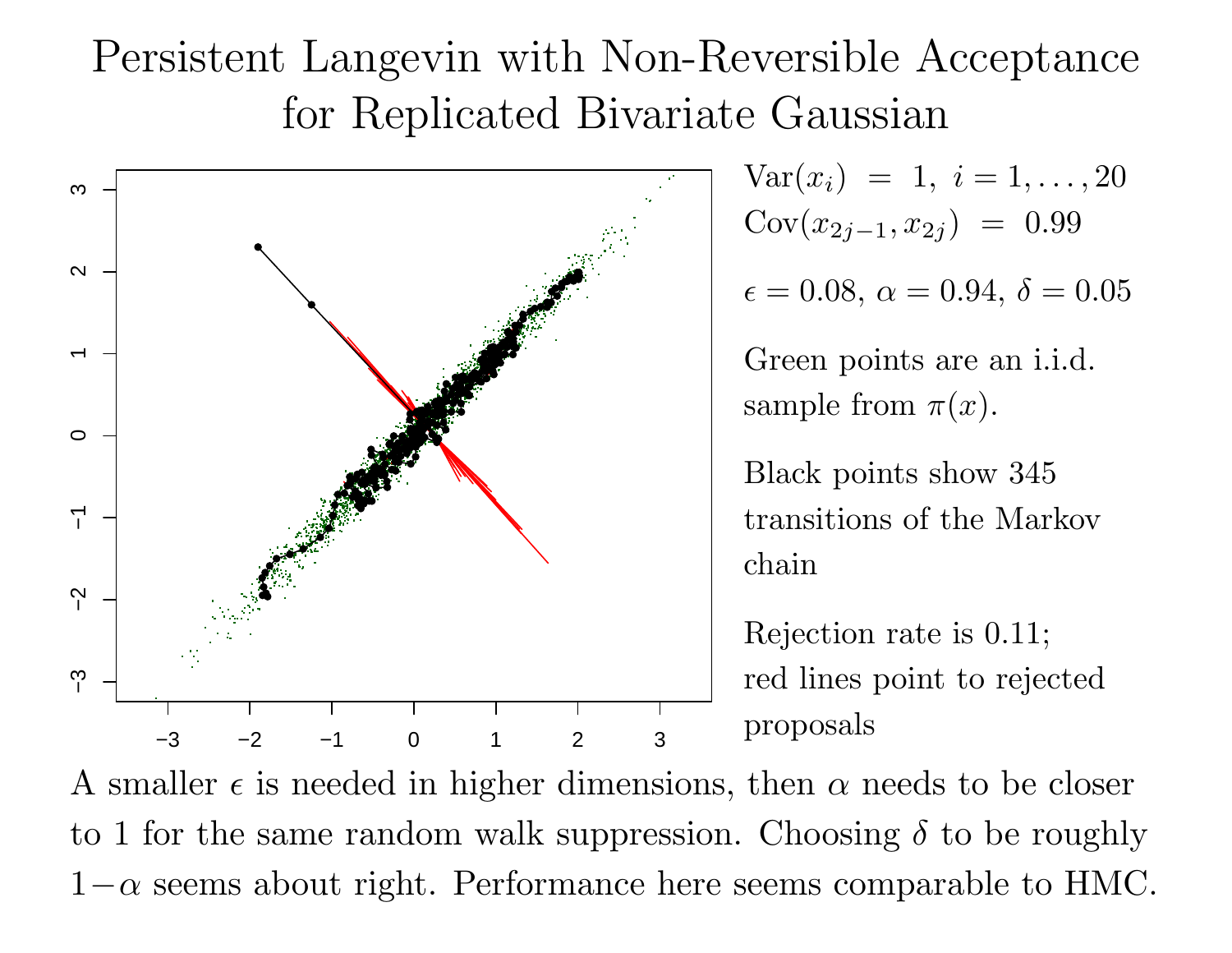### Changes to <sup>u</sup> and Clustering of Rejections

Plots of u values for each accept/reject decision, with values leading to rejection in red, for sampling from replicated bivariate Gaussian:

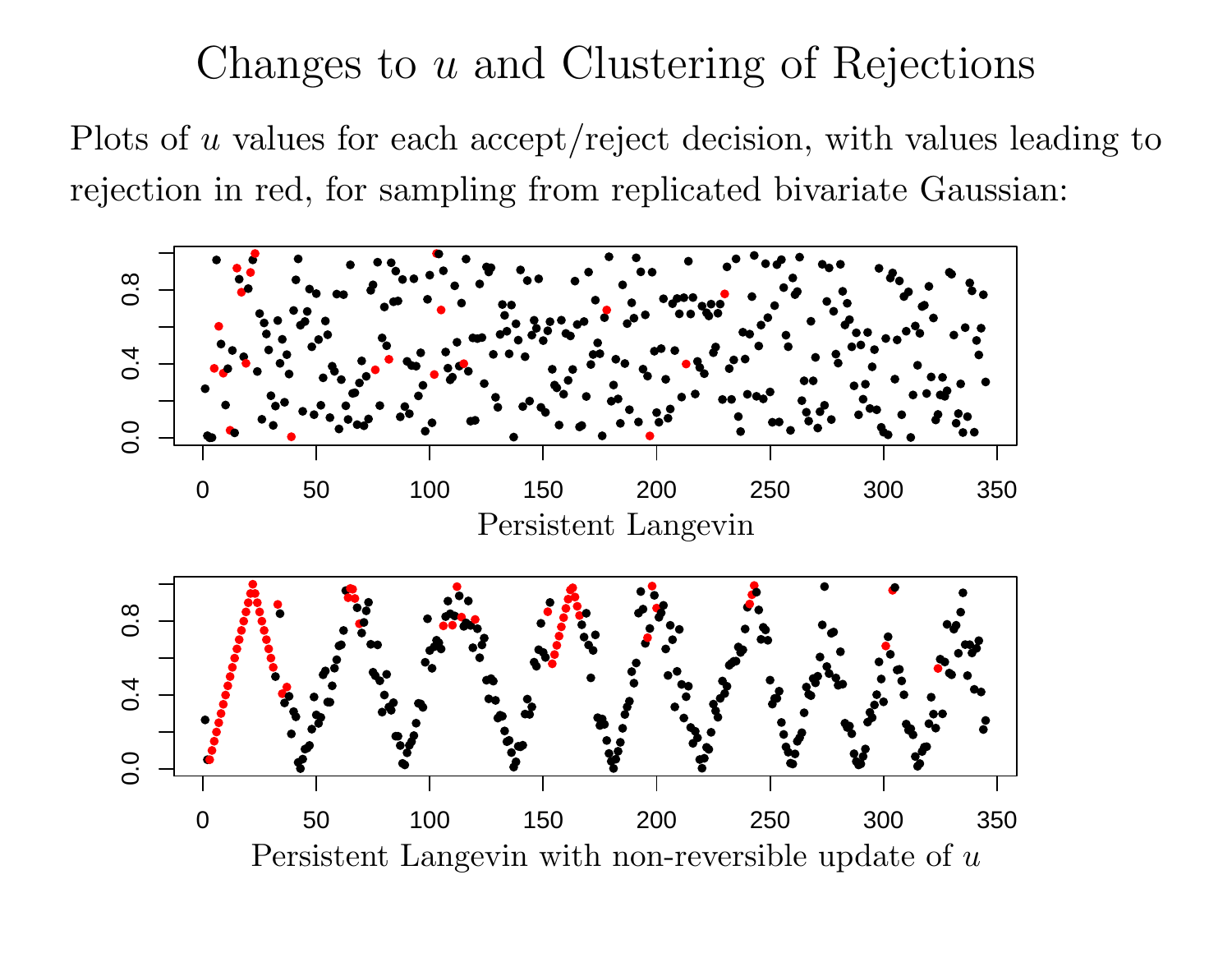Advantage for Models with Discrete Variables

With non-reversible acceptance, persistent Langevin can be made about as efficient as HMC. But does it have any advantage over HMC?

It can be better when the state consists of both continuous and discrete variables — then HMC or Langevin updates must be combined (eg, in sequence) with updates such as Gibbs sampling for the discrete variables.

If HMC does L leapfrog steps, the discrete variables can be updated only once every  $L$  steps. But a Langevin method can update them more often — possibly after every step, though a bigger interval may sometimes be better.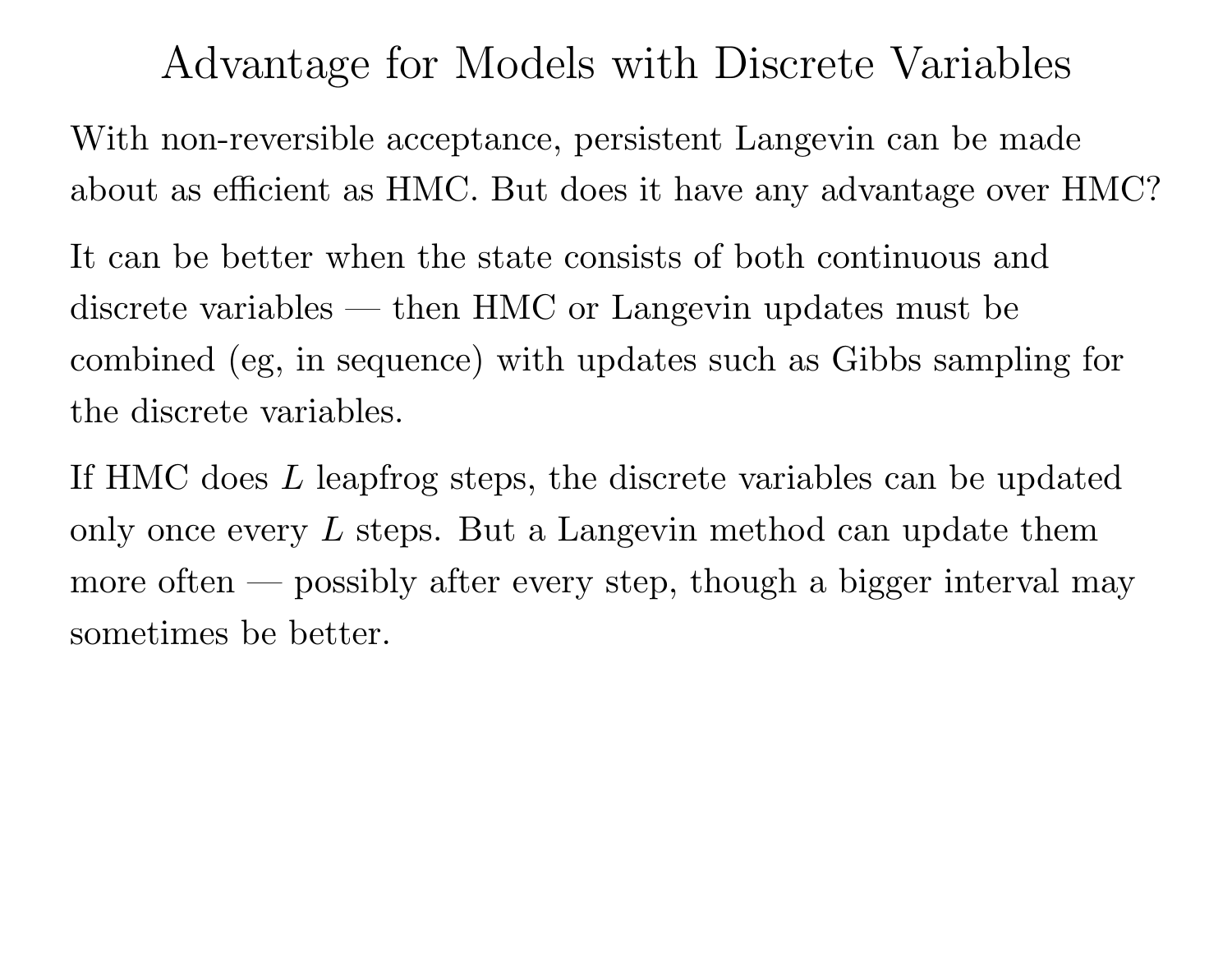Advantage for Models with Variance Hyperparameters Langevin's advantage over HMC of allowing more frequent updates of other sorts also applies to Bayesian models with variance hyperparameters — eg, prior variances for groups of weights in a Bayesian neural network model.

Even though variance hyperparameters are continuous, they can cause problems if updated with other continuous variables. Consider:

$$
y_i | x_i, \beta, \sigma \sim N(\beta^T x_i, \sigma^2)
$$

$$
\beta | \tau \sim N(0, \tau^2 I)
$$

$$
\tau, \sigma \sim \dots
$$
something...

Using an HMC or Langevin method for sampling  $\beta$  alone, with  $\sigma$  and  $\tau$  temporarily fixed, can work well, perhaps using an  $\epsilon$  that is set based on the current  $\sigma$  and  $\tau$ . But including  $\sigma$  and  $\tau$  (or their logs) in the state makes setting  $\epsilon$  very difficult. It may be better to update them separately (eg, with Gibbs sampling or Metropolis).